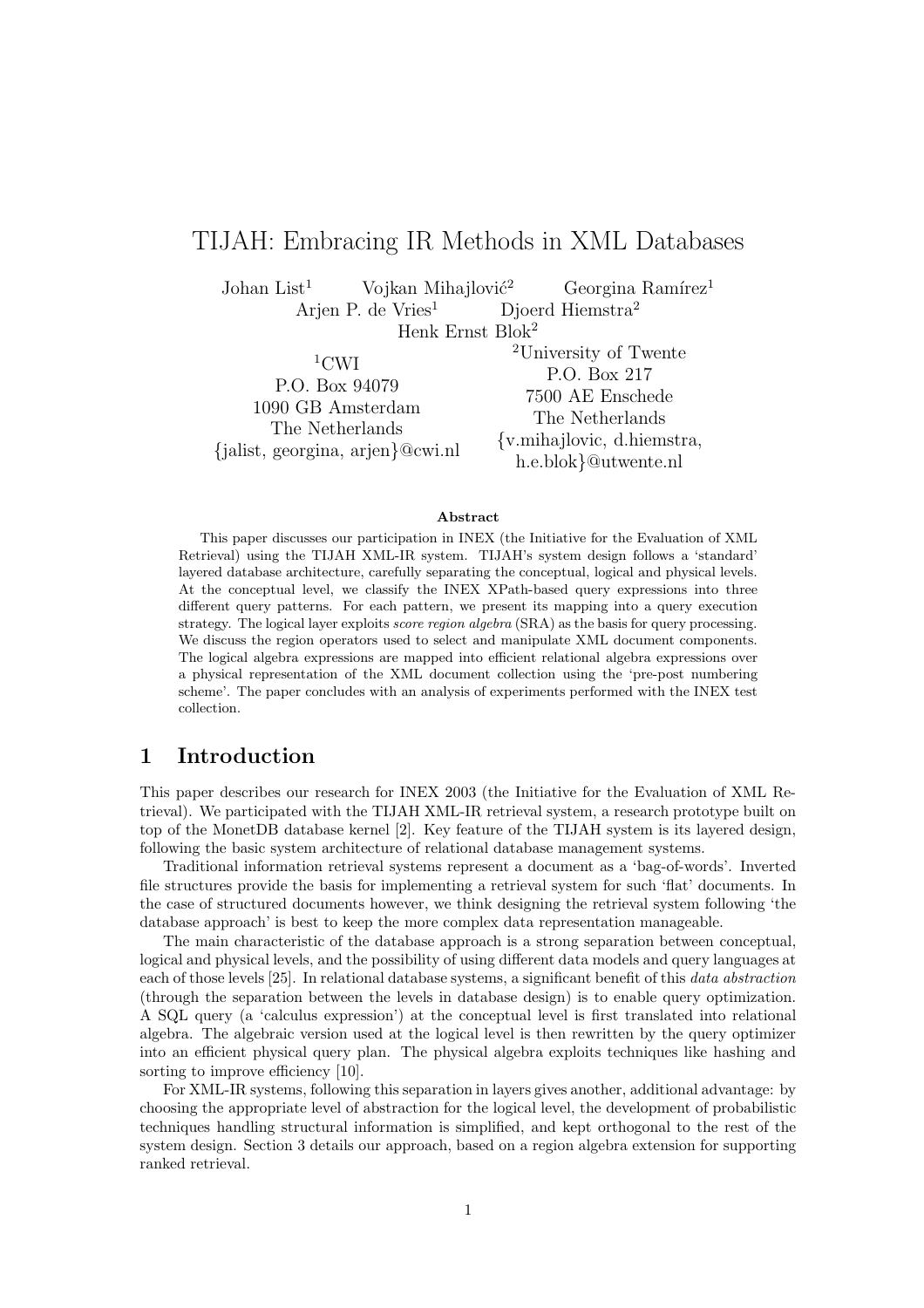The TIJAH system has been used for participation in the Initiative for the Evaluation of XML Retrieval (INEX). INEX offers an XML document collection of approximately 500MB, a set of topics, relevance assessments and a collection of evaluation measures. The document collection consists of IEEE scientific articles of various research fields from the years 1995 to 2002. In 2002 and 2003, the topics were created by the participating groups in the Initiative. The participants were also asked to perform the relevance assessments for their accepted final topics. Relevance assessments were done on two dimensions: exhaustivity and specificity. Exhaustivity describes the extent to which a retrieved component discusses the topic of request, while specificity describes the extent to which the retrieved component focuses on the topic of request. Both dimensions have a four-graded scale.

Three types of search tasks were defined for INEX 2003: Content-Only (CO), Strict Contentand Structure (SCAS) and Vague Content-and-Structure (VCAS). The CO task focused on retrieval in the XML collection without imposing any structural constraints. The SCAS and VCAS tasks were employed for queries that consider both structure and content. The SCAS task considered any structural constraints specified as strict, that is, the structural constraints specified in the query had to be fully satisfied. For the VCAS scenario, structural constraints could be relaxed.

Our paper is organized along the layers of the TIJAH system design. Section 2 describes the query language used at the conceptual level, identifies three patterns in the INEX topic set, and explains how the language modeling approach to information retrieval is used for the about operator. Section 3 introduces the score region algebra (SRA) and explains how the three query patterns are expressed at the logical level. Section 4 explains how the algebraic expressions are mapped into efficient relational algebra expressions over a physical representation of the document collection using the 'pre-post numbering scheme'. We conclude with a discussion of experiments performed with our approach for the three INEX search tasks.

# 2 Conceptual Level

The INEX query language extends XPath with a special about function, ranking XML elements by their estimated relevance to a textual query. As such, the invocation of the about function can be regarded as the instantiation of the retrieval model.

# 2.1 Retrieval Model

The retrieval model used for the about function has been based on our previous work, applying the language modeling approach to information retrieval to the INEX retrieval tasks, see e.g. [17, 14]. The exhaustivity dimension of relevance seems to be captured rather intuitively in the language modeling approach. It estimates relevance using a foreground model and a background model (both probability distributions: respectively  $P(T_i|D_j)$  denoting the probability of a term  $T_i$  given a particular document component<sup>1</sup>  $D_j$ , and  $P(T_i)$  denoting the probability of the term  $T_i$ in general English), which are linearly combined to give a final score for probability of relevance  $P(R)$ :

$$
P(R) = \prod_{i=1}^{n} (\lambda P(T_i | D_j) + (1 - \lambda) P(T_i))
$$

in which  $n$  is the query length. The linear combination of the probabilities is also known as smoothing, and is done to avoid the sparse data problem [13]. We want to avoid assigning a value of 0 to the entire product of probabilities, when a single term  $T_i$  does not occur in the document component  $D_i$  (the foreground probability value for term i will then be 0).

The foreground and background probabilities,  $P(T_i|D_j)$  and  $P(T_i)$  respectively, are based on specific collection statistics and are defined as maximum likelihood estimators. In the following

<sup>&</sup>lt;sup>1</sup>A document component is an XML fragment, or, a subtree of an XML syntax tree.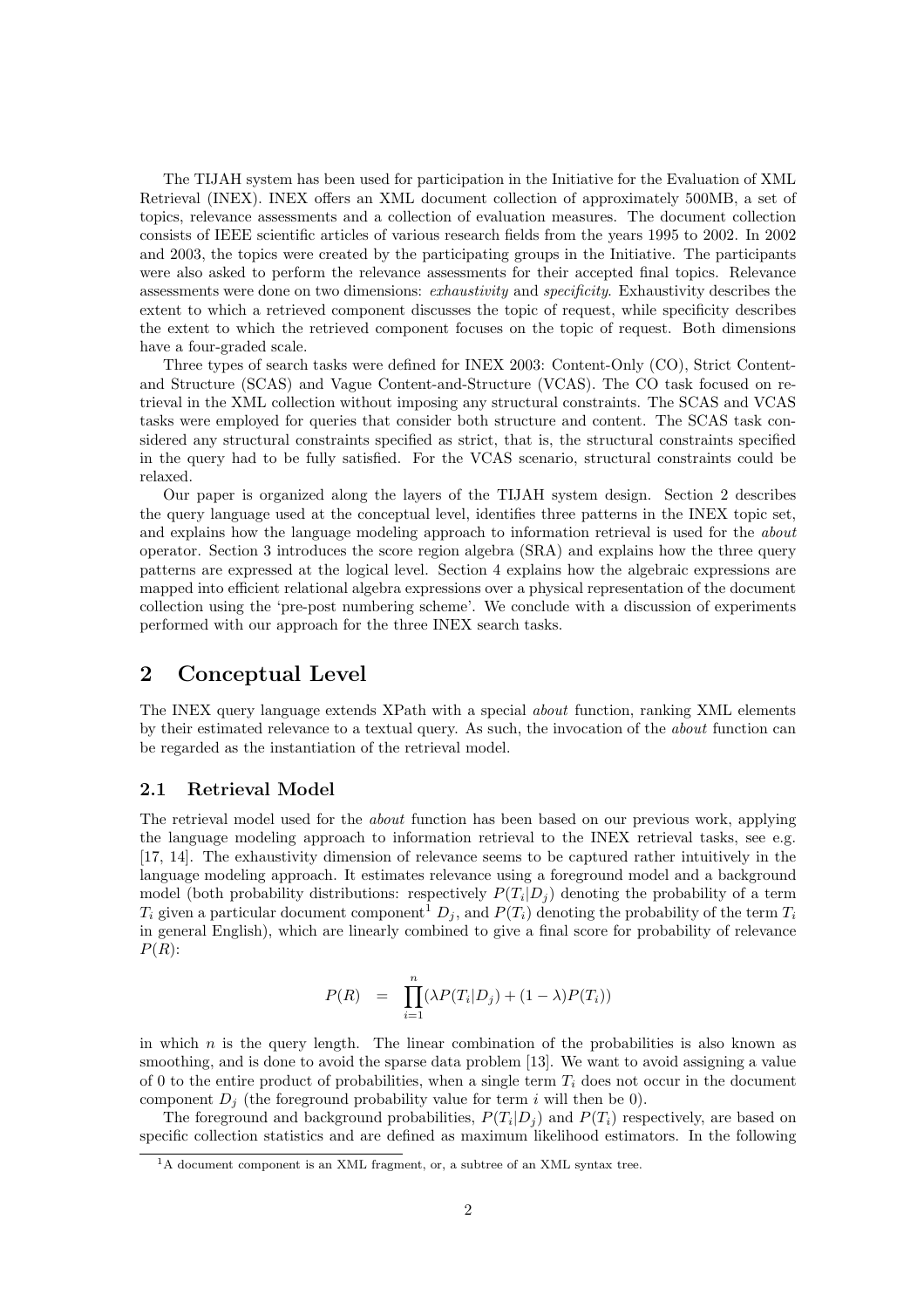equations, variable  $t$  ranges over the term domain, i.e., all terms in the collection, and  $d$  over the document domain, i.e., all documents in the collection. For the foreground probability, we use a well-known estimator based on the term frequency (measuring how many times a term  $T_i$  occurs in a document component  $D_i$ :

$$
P(T_i|D_j) = \frac{tf_{i,j}}{\sum_t tf_{t,j}}
$$

For estimating the background probability, common estimators are collection frequencies (measuring how many times a term occurs in the collection) or document frequencies (measuring in how many unique documents the term occurs). Document frequencies are actually document component frequencies in our case, measuring in how many unique document components a term occurs.

$$
P_{cf}(T_i) = \frac{cf_i}{\sum_t cf_t}, \ P_{df}(T_i) = \frac{df_i}{\sum_t df_t}
$$

The language model scores can be adjusted by a document component prior. The 'standard' choice for a prior probability  $P(D_i)$  has been based on the rationale that longer document components have a higher a priori probability of containing relevant information, simply due to their length:

$$
P_{ls}(D_j) = \frac{\sum_t tf_{t,j}}{\sum_{t,d} tf_{t,d}}
$$

Note that this 'standard prior' rewards long document components, which might not be very specific. Nevertheless, the prior produces good overall effectiveness in the experiments presented in Section 5. The specificity dimension of relevance might be better described by an alternative length prior, e.g., following a standard-log-normal distribution. We speculate here that the characteristics of the standard-log-normal distribution reflects behavior of a real user. Very short documents are likely to contain insufficient information, and consequently, are likely to not be satisfying retrieval units. On the other hand, very long document components require much more effort from the user in locating the relevant pieces of information, which could be considered unsatisfying as well. The characteristics of the log-normal distribution fit this user preference: its steep slope at the start discounts the likelihood that very short document components are relevant, while the long distribution tail reflects that we do not expect long document components to be very focused on the topic of request. The standard-log-normal length prior is defined as follows, where  $|D_i|$ denotes the length of the document component  $D_i$ .

$$
P_{logn}(D_j) = \frac{1}{|D_j|\sigma\sqrt{2\pi}}e^{-\frac{1}{2}(\frac{\log|D_j|-\mu}{\sigma})^2}
$$

## 2.2 The CO Task

For INEX 2002 and 2003, we combined the estimators outlined in subsection 2.1 in the following two scoring functions for performing the CO retrieval task (RSV stands for Retrieval Status Value of the document component  $D_i$ :

$$
RSV_1 = \prod_{i=1}^n (\lambda P(T_i | D_j) + (1 - \lambda) P_{cf}(T_i))
$$
  
\n
$$
RSV_2 = P_{logn}(D_j) RSV_1
$$

We used the scoring functions in our three originally submitted experimental scenarios. Scoring function  $RSV_1$  was used for two retrieval scenarios:

- fixed retrieval, where the retrieval unit was restricted to article components;
- 'free retrieval', where the retrieval unit was not restricted to any specific component type.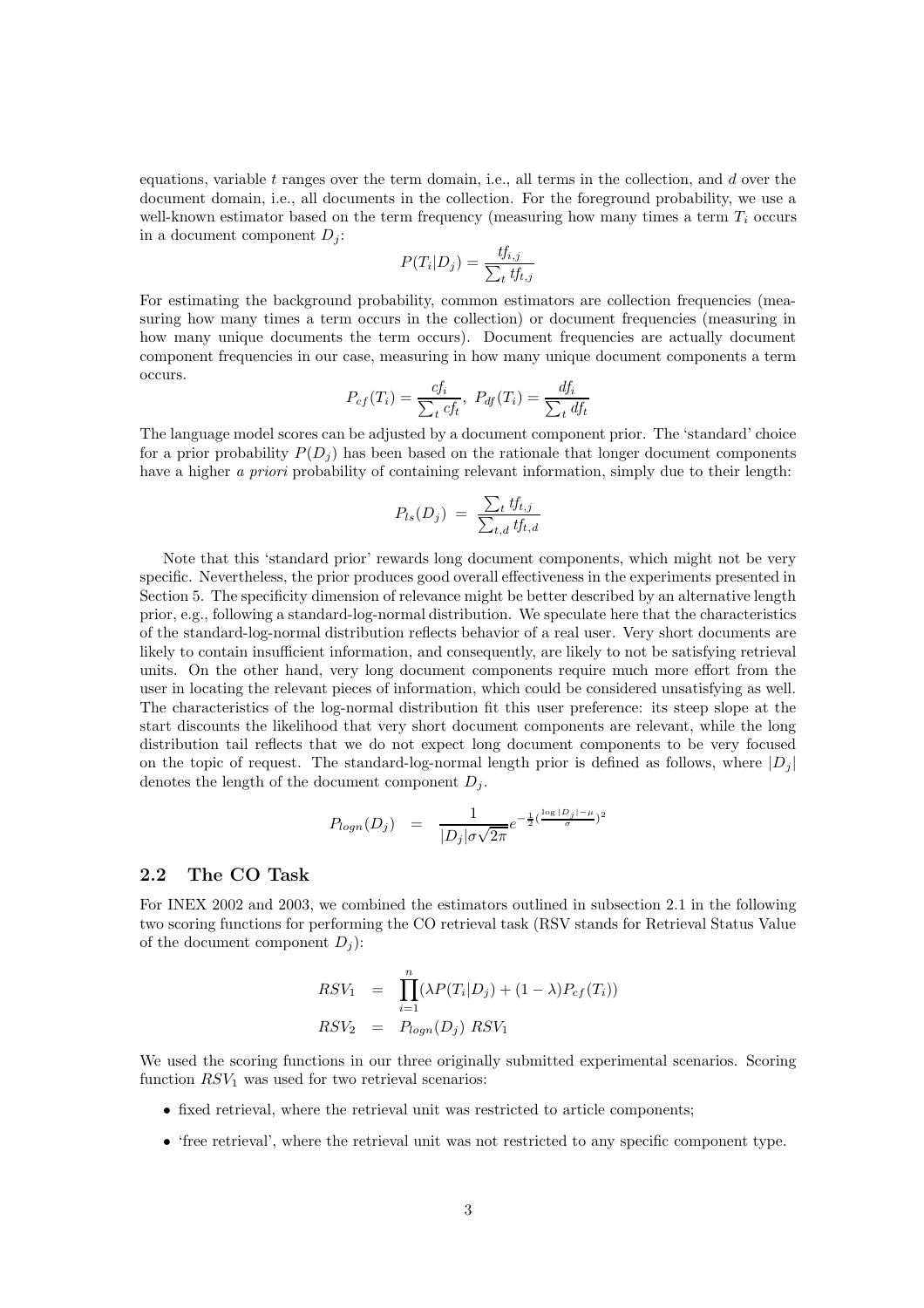

Figure 1: Visualisation of different query patterns.

For additional experiments, we created three other scoring functions:

$$
RSV_3 = P_{ls}(D_j)RSV_1
$$
  
\n
$$
RSV_4 = \prod_{i=1}^n (\lambda P(T_i|D_j) + (1 - \lambda)P_{df}(T_i))
$$
  
\n
$$
RSV_5 = P_{ls}(D_j) RSV_4
$$

Finally, comparison of the evaluation results between our TIJAH system and the system described by Sigurbjörnsson, Kamps and de Rijke [23], lead to the discovery of a significant performance difference. Since both systems are based on the same language modeling technique, we decided to also experiment with their approach, using evidence from the surrounding article component; the score of each component is smoothed with the score of its ancestor article node. We refer to the article-weighted versions of  $RSV_2$  and  $RSV_3$  as  $RSV_6$  and  $RSV_7$  respectively.

# 2.3 The SCAS and VCAS Tasks

For both the SCAS and VCAS tasks, we introduced the concept of patterns. Since we lacked an automatic query processing mechanism at the time of evaluation, we processed the queries manually (but in a mechanic fashion). Inspection of the topic set highlights three repeating query patterns, shown in Table 1. Processing these INEX query patterns takes place in two steps:

- classify the query into (a sequence of) three basic *query patterns* (shown in Table 1);
- create a query plan to process the queries. The query patterns are visualized in Figure 1.

| $t/p'$ denotes a set of terms or phrases. |                                                     |  |  |  |  |
|-------------------------------------------|-----------------------------------------------------|--|--|--|--|
|                                           | Pattern   Pattern definition                        |  |  |  |  |
|                                           | xp[about(axp, 't p')]                               |  |  |  |  |
|                                           | $xp[about(axp1, 't1 p1') AND about(axp2, 't2 p2')]$ |  |  |  |  |

 $P_3$  xp[about(axp1, 't1|p1')]//xp2[about(axp2, 't2|p2')]

Table 1: SCAS and VCAS pattern set. Note that xp,  $xp2$ ,  $\alpha xp$ ,  $\alpha xp1$  and  $\alpha xp2$  are location steps;

| The basic pattern for all XPath based queries is the single <i>location step</i> , as defined in [9], |
|-------------------------------------------------------------------------------------------------------|
| augmented with an <i>about</i> function call (pattern 1 in Table 1). When referring to, for example   |
| $xp$ , we refer to the node-set representing the location step xp; in other words, a path leading to  |
| a certain location (or node) in the XML syntax tree. The XPath location steps may also apply          |

xp[about(axp1, 't1|p1') OR about(axp2, 't2|p2')]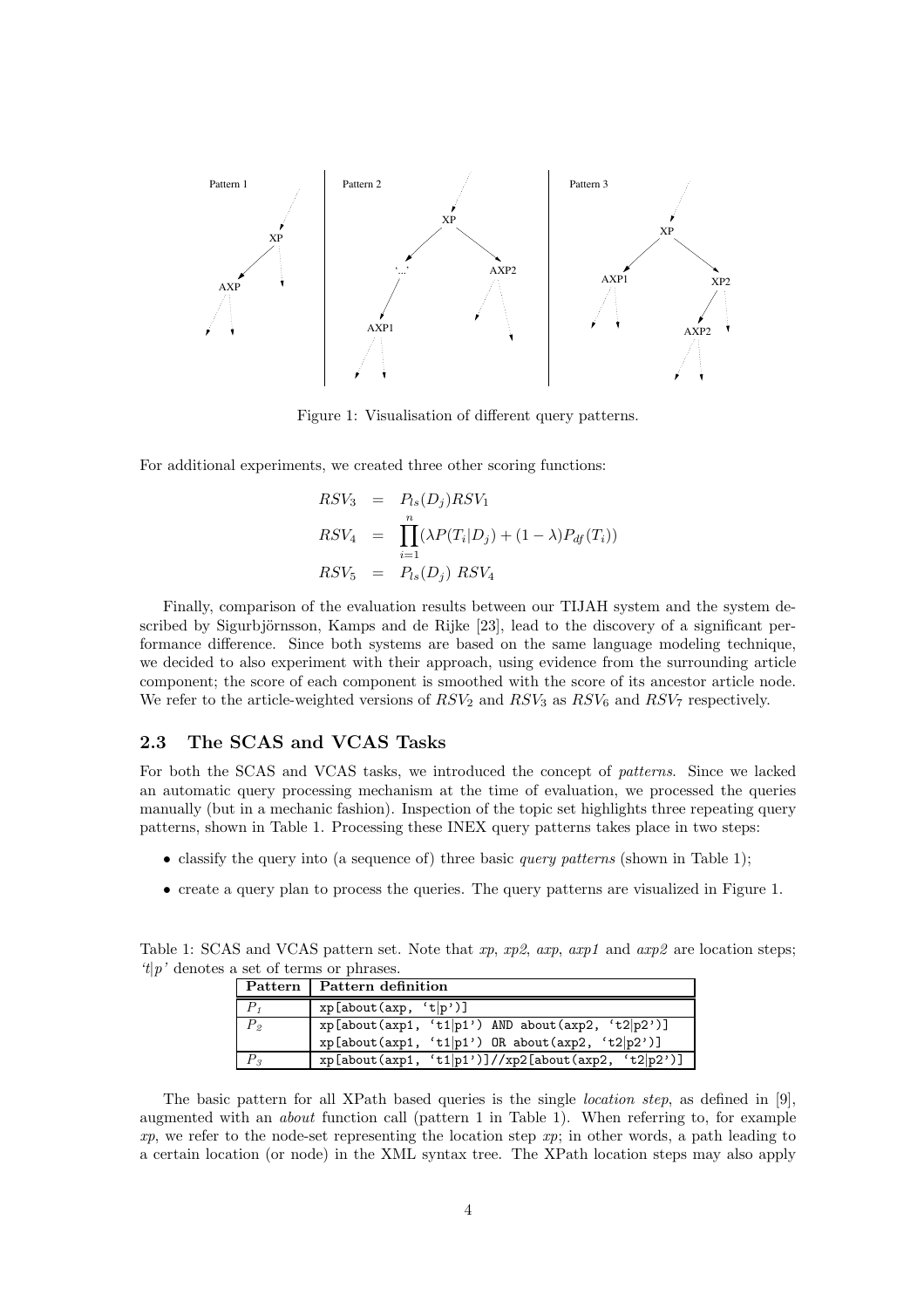(Boolean) predicate filters, e.g., selecting nodes with a particular value range for year (yr element node in INEX collection).

Pattern 1 is considered to be the elementary pattern for processing. The two other (more complex) patterns 2 and 3 are essentially multiple interrelated instances of the basic pattern 1.

#### 2.3.1 Pattern 1

The first query pattern consists of one location step  $(xp)$  used to identify the nodes to be retrieved, ranked by an *about* expression over a node-set reached by a second location step ( $axy$ ). For pattern 1, no distinction is made between SCAS and VCAS scenarios. Scores collected for the nodes satisfying location step axp are aggregated to a single score for the target node (using function  $f_{\bullet}$ , defined at the logical layer, see Section 3.2).

## 2.3.2 Pattern 2

Pattern 2 distinguishes between the VCAS and the SCAS tasks, where we argue for the vague query scenario that absence of specified descendant steps does not render the requested (ancestor) target nodes irrelevant completely.

Pattern 2 for VCAS For pattern 2 in the VCAS scenario, we assume that conjunctions and disjunctions specified in the query relate to the structure, and never to the query terms. In case node-sets  $axp1$  and  $axp2$  are equal, the pattern is rewritten to a pattern 1. If the node-sets  $axp1$ and axp2 are not equal, it is possible these node-sets represent completely different parts of the  $(\text{sub})$ tree below  $xp$ , as depicted in Figure 1.

Consider the following expression:

```
//article[
   about(.//abs, 'information retrieval')
            AND about(.//sec, 'XML data')
   ]
```
If an article contains no abstract, but it does score on 'XML data' in one or more of the sections, the question is whether the article is completely irrelevant. For a vague retrieval scenario this might not be the case. Therefore, we decided to process these expression types as follows. We split up the expression into a series of pattern 1 expressions, and combine the results of the individual pattern 1 executions. Also, note that we use the terms and phrases of all separate about clauses together in each instance (experiments have shown that this gives better average performance on the INEX topics). So, the example above is split into the following two pattern 1 expressions:

```
- //article[about(.//abs, 'information retrieval XML data')]
- //article[about(.//sec, 'information retrieval XML data')]
```
Both subpatterns are processed as pattern 1. The two resulting node-sets are combined for a final ranking (see Section 3.2).

**Pattern 2 for SCAS** If the (sub)tree starting at xp does not contain both paths  $exp1$  and  $arg2$ , that xp tree cannot be relevant for the strict scenario. Therefore, the distinction between SCAS and VCAS scenarios for pattern 2 is the requirement that all of the descendant nodes present in  $\alpha x p1$  and  $\alpha x p2$  are contained in the context of the xp target nodes.

### 2.3.3 Pattern 3

Similarly to pattern 2, the two CAS scenarios are treated differently for pattern 3.

Pattern 3 for VCAS Pattern 3 can be processed like pattern 2, except for the fact that the target element now lies deeper in the tree. We process this pattern by first splitting it up into multiple instances of pattern 1:

- xp[about(axp1, 't1|p1 t2|p2')]

- xp//xp2[about(axp2, 't1|p1 t2|p2')]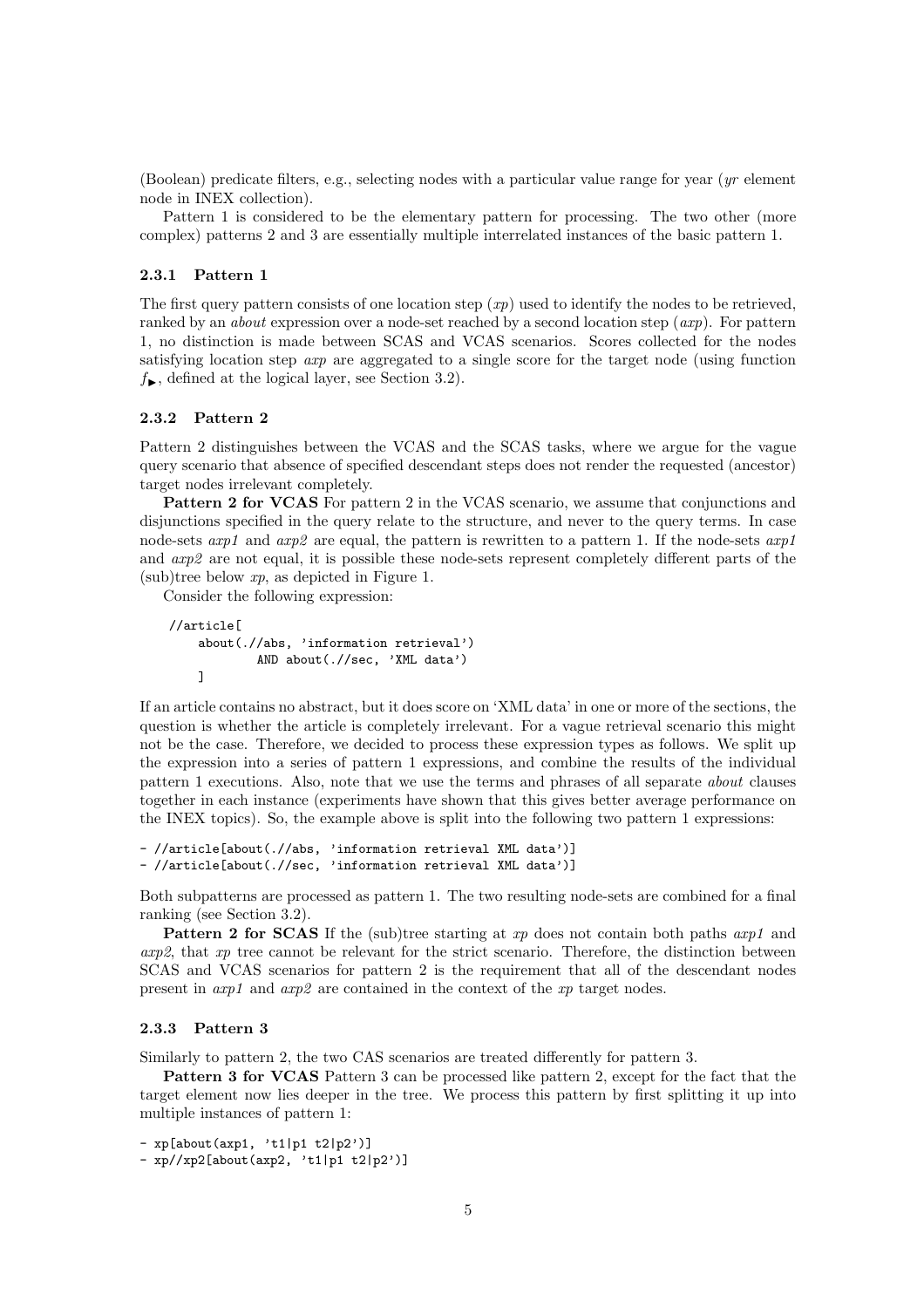The pattern 1 execution already provides for aggregation of scores of a set of nodes of the same type, within a target element. The question remains however how to combine the scores of the nodes present in node-sets  $xp//axp1$  and  $xp//xp2//axp2$ . Like before, these node-sets can represent nodes in completely different parts of the (sub)tree.

Based on the observation that the user explicitly asks for the nodes present in the  $xp//xp2$ node-set, we decided to use the rankings of those nodes as the final rankings. The first about predicate reduces node-set  $xp$  to those nodes for which a path  $axp1$  exists. For the vague scenario however, we argue that absence or presence of  $exp1$  does not really influence target element relevance.

Summarizing, the first about predicate in the pattern mentioned at the start of this subsection is dropped, rewriting the resulting pattern to a pattern 1 instance:

 $xp//xp2[about(axp2, 't1|p1 t2|p2')]$ 

This results in the following execution strategy for pattern 3 under the VCAS scenario: remove all about predicates from all location steps, except for the about predicate on the target element, and process it as a vague scenario for pattern 2.

Pattern 3 for SCAS The processing of pattern 3 for the SCAS scenario is stricter in the sense that we can not simply drop intermediate about predicates, as we did for the VCAS scenario. The general procedure consists of:

- splitting up the pattern into separate location steps (similar to pattern 3 VCAS scenario);
- structural correlation (using descendant or ancestor axis tests) of the resulting node-sets of each location step.

The target elements for each sub pattern are ranked by their corresponding about predicate. As an example, consider the following expression:

//article[about(.//abstract, 't1|p1')] //section[about(.//header, 't2|p2')] //p[about(., 't3|p3')]

We first split up the above expression into:

```
- //article[about(.//abstract, 't1|p1 t2|p2 t3|p3')]
```
- //article//section[about(.//header, 't1|p1 t2|p2 t3|p3')]

- //article//section//p[about(., 't1|p1 t2|p2 t3|p3')]

All of the patterns above produce intermediate result node-sets that have to be structurally correlated to each other. Furthermore, the ranking results have to be combined (propagated) during this correlation, and assigned to the pattern that specifies the desired result node-set.

# 3 Logical Level

Patterns recognised at the conceptual level are translated into physical query plans via an intermediate step, the logical level. We have based the logical query algebra and data model on a region algebra extended to support ranked retrieval at the logical level. The region algebra concept was introduced by Salminen and Tompa [21] and Burkowski [3] for searching in structured documents and supporting search and ranked retrieval in text dominated databases, respectively. It has been extended to support overlap between regions by Clarke et al. [4], with operators for proximity search by Baeza-Yates and Navarro [1], and with direct inclusion (parent-child relation) and "both included" operators by Consens and Milo [5]. Jaakkola and Kilpelainen [15] introduced nesting properties in region algebra, while Miller [20] used the region algebra approach for processing of structured text. Finally, an attempt for adapting region algebra to ranked retrieval has been presented in [19, 18].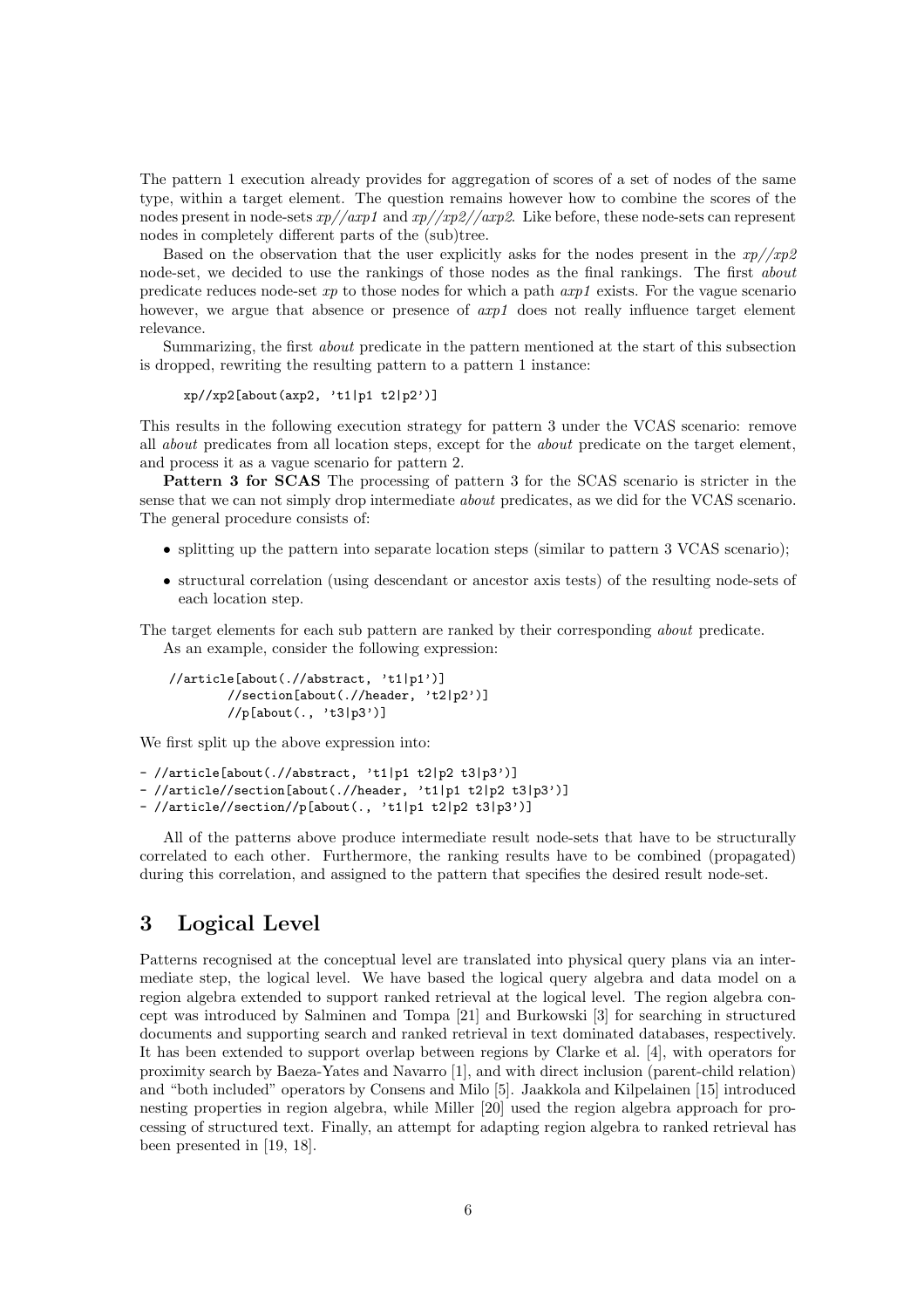

Figure 2: Example XML syntax tree with start and endpoint assignment.

The basic idea behind the region algebra approaches is the representation of text documents as a set of extents, where each extent is defined by its start and end positions. The application of the idea of text extents to XML documents is straightforward. Regarding each XML document instance as a linearized string or a set of tokens (including the document text itself), each component can then be considered as a text region or a contiguous subset of that entirely linearized string. Figure 2 visualizes an example XML document (as a syntax tree) with the start point and end point numbering for the nodes or regions in the tree. As an example, the bdy-region corresponds to the (closed) interval [5..24].

# 3.1 A Score Region Algebra and Data Model

Since we focus on XML documents and want to support as much as we can from the W3C XML query languages and IR query languages, we decided to use the rich information set of the XML data model [6] as a base for the definition of our score region algebra data model. Furthermore, given an expressive data model we would be able to distinguish between different information items in XML (see [6]) and to further extend the algebra with new operators and concepts for ranked retrieval. As we enriched the region definition with a score concept, we named the algebra score region algebra, or SRA in short.

The XML data model consists of element, text, comment, and processing instruction nodes, as well as attribute information and text node content. Although XML documents might be considered as graphs because of ID/IDREF typed attributes, we will simplify the XML structure and treat these entities as they are organized in a hierarchical (tree-like) structure. Regarding the complexity of the XML data model we could not directly apply any of the previous region algebra approaches for defining the logical data model.

In the specification of the SRA data model, we have to distinguish between the different node types in XML documents to provide a uniform platform for defining the region algebra operators. To be able to represent XML properly, we extended the definition of a region. The logical data model is based on *region sets*, where each region is defined as follows:

**Definition 1** The SRA data model is defined on the domain R which represents a set of region tuples. Region tuple r  $(r \in R)$ ,  $r = (s, e, n, t, p)$ , is defined by five attributes: region start attribute - s, region end attribute - e , region name attribute - n, region type attribute - t, and region score attribute - p. Region start and end attributes must satisfy ordering constraints  $(e_i \geq s_i)$ .

The semantics of region start and region end attributes are the same as in other region algebra approaches: they denote the bounds of a region. The region name attributes are used to denote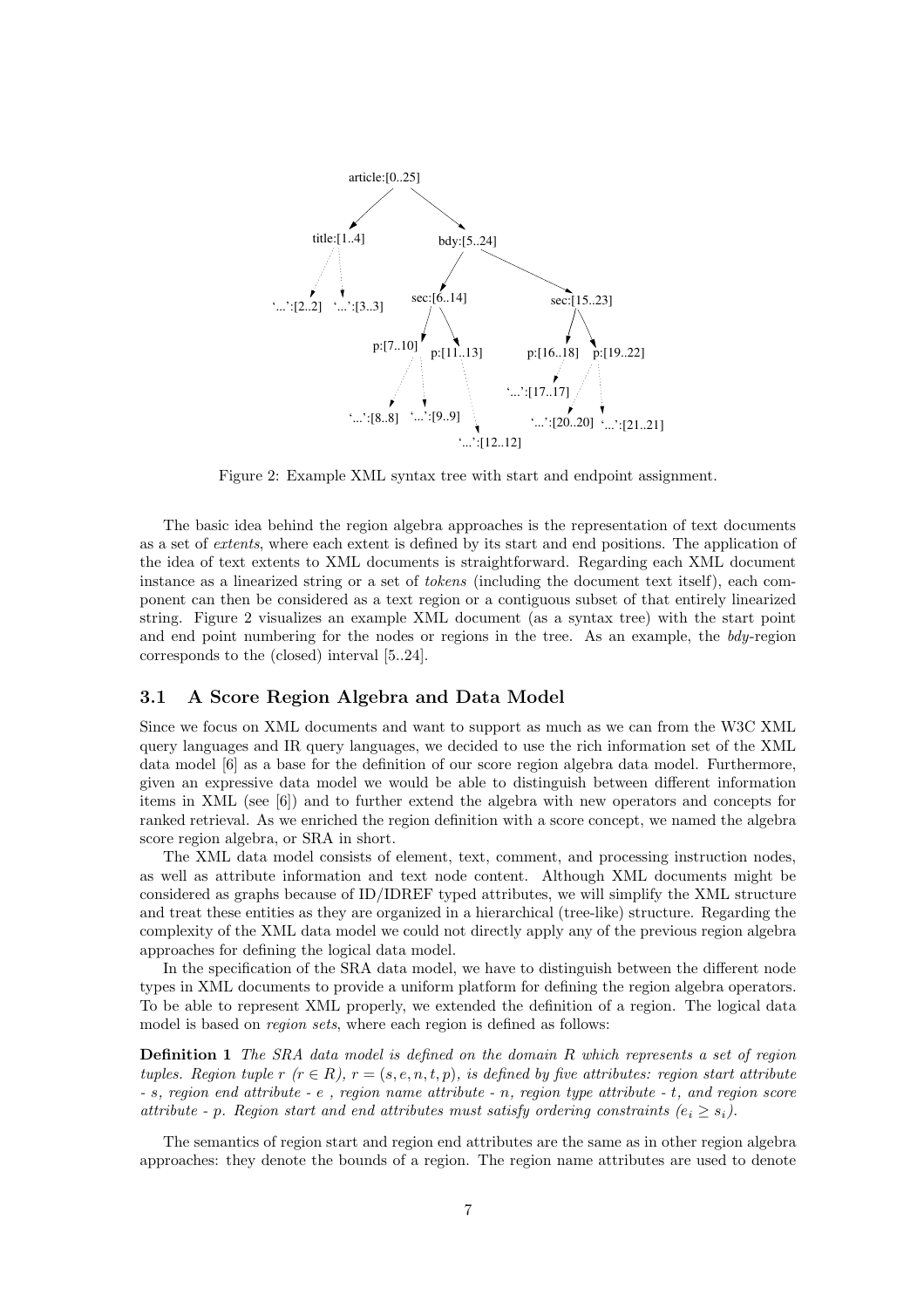| Operator                | Operator definition                                                                          |
|-------------------------|----------------------------------------------------------------------------------------------|
|                         | $\sigma_{n = name, t = type}(R) \mid \{r   r \in R \land t = type \land n = name\}$          |
| $R_1 \supset R_2$       | $\boxed{\{r_1 r_1 \in R_1 \land \exists r_2 \in R_2 \land s_1 < s_2 \land e_1 > e_2\}}$      |
| $R_1 \not\sqsupset R_2$ | $\{r_1 r_1 \in R_1 \land \nexists r_2 \in R_2 \land s_1 < s_2 \land e_1 > e_2\}$             |
| $R_1 \sqsubset R_2$     | ${r_1 r_1 \in R_1 \land \exists r_2 \in R_2 \land s_1 > s_2 \land e_1 < e_2}$                |
| $R_1 \not\sqsubset R_2$ | $\overline{\{r_1 r_1\in R_1 \wedge \nexists r_2\in R_2 \wedge s_1 > s_2 \wedge e_1 < e_2\}}$ |
| $R_1 \sqcap R_2$        | ${r_3 r_3 \in R_1 \wedge r_3 \in R_2}$                                                       |
| $R_1 \sqcup R_2$        | $\{r_3 r_3\in R_1\vee r_3\in R_2\}$                                                          |

Table 2: Basic score region algebra operators.

node names, content words, attribute names, attribute values, etc. To distinguish between different name "roles" in XML we used the region type information item. We used node for the element node in XML, text for the text node, term for the term present in a text node, etc. Finally, the region score information item is used to specify the relevance score of a region with respect to a given query.

In SRA the result of the application of operators can not introduce new regions, that is, regions with different region bounds (i.e. s and e values) than originally specified in the database. Furthermore, the operators can not change the name and type  $(n \text{ and } t)$  of regions identified in the database. However, algebra operators are allowed to change the value of the region score item (p). SRA supports ranked retrieval as a part of the algebra, and not as a side-effect, which distinguishes it from other proposals (specifically, [3] and [19]).

## 3.2 SRA Operators

Here we will define the score region algebra operators. SRA operators are based on the operators specified in the previous region algebra approaches, extended to support the SRA data model and enable ranked retrieval in XML documents.

Table 2 defines the following seven basic SRA algebra operators: selection  $(\sigma)$ , containing  $(\square)$ , not containing  $(\square)$ , contained in  $(\square)$ , not contained in  $(\square)$ , region set intersection  $(\square)$ , and region set union ( $\Box$ ). We use  $R_i$  ( $i = 1, 2, \dots$ ) to denote the region sets, their corresponding noncapitals to denote regions in these region sets  $(r_i)$ , and corresponding indexed non-capitals to denote region attributes  $(s_i, e_i, n_i, t_i, p_i)$ . The operators take one or two region sets as operands and produce a region set as result. We introduced a selection operator  $(\sigma)$  to enable the selection of regions based on a name and type region attributes. Leaving the selection criterion for one of the attributes unspecified corresponds to a wild-card, i.e.,  $\sigma_{t=node}$  will select all regions that have an XML element node type, regardless of their name attribute.

To enable the score computation and the region ranking based on computed scores new region algebra operators are defined, as depicted in Table 3. Four complex scoring functions are introduced in the additional SRA operators:  $(f_{\square}, f_{\square}, f_{\blacktriangleright}, \text{and } f_{\blacktriangleleft})$ , as well as two abstract operators (⊗ and  $\oplus$ ). The exact specification of these operators is given on the physical level (see Section 4.2). The functions  $f_{\Box}(r_1, R_2)$  and  $f_{\Box}(r_1, R_2)$ , applied to a region  $r_1$  and region set  $R_2$ , should result in the numeric value that specifies the probability that the region  $r_1$  contains or does not contain a term, or a set of terms present in  $R_2$ . In other words they should define the retrieval model used.

The functions  $f_{\blacktriangleright}(r_1, R_2)$  and  $f_{\blacktriangleleft}(r_1, R_2)$  define how scores are propagated to the containing or contained regions, respectively. They specify whether the propagation is performed with or without normalization. Normalization can for example be based on the region size, or on the number of regions in a region set. The abstract operators ⊗ and ⊕ specify the combination of scores in AND and OR expressions respectively (e.g., taking the minimum or product score for AND, or the maximum or the average score for OR).

Expressing query plans using the operators given in Table 2 and Table 3 preserves data independence between the logical and the physical level of a database. Similarly, these operators enable the separation between the structural query processing and the underlying probabilistic model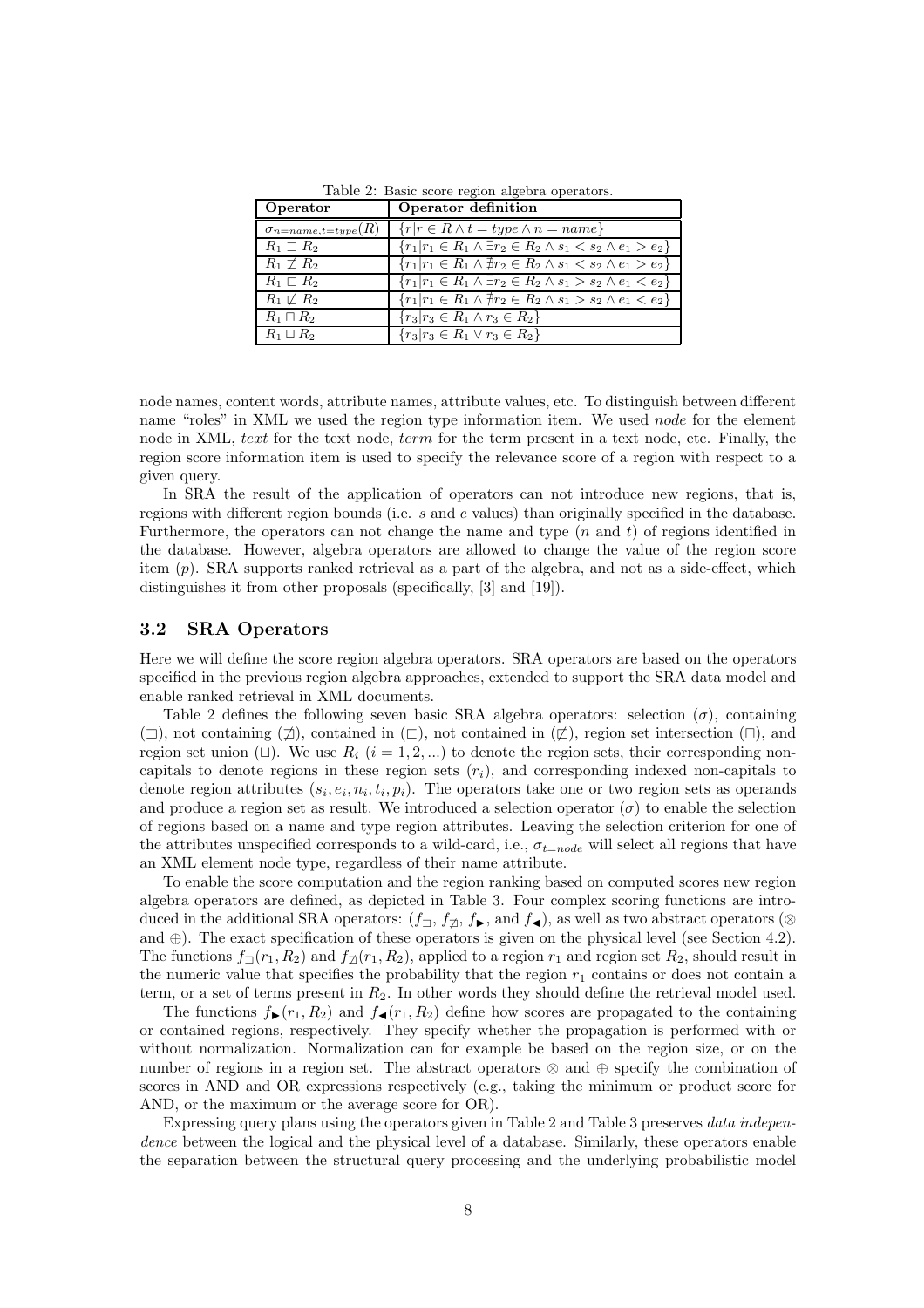|                              | Operator   Operator definition                                                                                      |
|------------------------------|---------------------------------------------------------------------------------------------------------------------|
| $R_1 \sqsupset_{p} R_2$      | $\{r_3 r_1 \in R_1 \wedge (s_3, e_3, n_3, t_3) = (s_1, e_1, n_1, t_1) \wedge p_3 = f_{\square}(r_1, R_2)\}\$        |
| $R_1 \not\supseteq_p R_2$    | $\{r_3 r_1 \in R_1 \wedge (s_3, e_3, n_3, t_3) = (s_1, e_1, n_1, t_1) \wedge p_3 = f_{\mathcal{D}}(r_1, R_2)\}\$    |
| $R_1 \triangleright R_2$     | ${r_3 r_1 \in R_1 \land (s_3, e_3, n_3, t_3) = (s_1, e_1, n_1, t_1) \land p_3 = f_{\blacktriangleright}(r_1, R_2)}$ |
| $R_1 \triangleleft R_2$      | ${r_3 r_1 \in R_1 \land (s_3, e_3, n_3, t_3) = (s_1, e_1, n_1, t_1) \land p_3 = f_{\blacktriangleleft}(r_1, R_2)}$  |
| $R_1 \triangle R_2$          | ${r_3 r_1 \in R_1 \land r_2 \in R_2 \land (s_1, e_1, n_1, t_1) = (s_2, e_2, n_2, t_2) \land$                        |
|                              | $(s_3, e_3, n_3, t_3) = (s_1, e_1, n_1, t_1) \wedge p_3 = p_1 \otimes p_2$                                          |
| $R_1 \blacktriangledown R_2$ | $\{r_3 r_1 \in R_1 \wedge r_2 \in R_2 \wedge (s_1, e_1, n_1, t_1) = (s_2, e_2, n_2, t_2) \wedge$                    |
|                              | $(s_3, e_3, n_3, t_3) = (s_1, e_1, n_1, t_1) \wedge p_3 = p_1 \oplus p_2$                                           |

Table 3: Region algebra operators for score manipulation.

used for ranked retrieval: a design property termed content independence in [8]. The instantiation of these probabilistic operators is implementation dependent and does not influence the global system architecture. This gives us the opportunity to change or to modify the existing model while keeping the system framework, creating the opportunity to compare different probabilistic models with minimal implementation effort.

## 3.3 Pattern Representation in SRA

To be able to express patterns identified on the conceptual level, an abstract operator  $L(xp)$  is introduced. The operator is actually a translation operator which translates the XPath expression in a region algebra expression. In other words, operator  $L(xp)$  denotes the sequential application of XPath location steps, i.e., axis- and node-tests (a combination of containment and selection operators). Optionally, the operator also processes predicate tests on node or attribute values specified in the XPath expression. The current SRA data model does not support the child axis step and it treats it as a descendant step. Notice however, that this simplified query model is consistent with the query language proposed in [24], which forms the basis for the query language to be used at INEX 2004.

To be able to express predicate steps, extra selection criteria are introduced in the select operator, enabling numeric value comparison on SRA name concepts. These criteria are denoted as  $\sigma_{novalue, t = type}(R)$ , where  $\diamond$  is one of the numeric value tests:  $\diamond \in \{\Rightarrow, \neq, \gt, \leq, \leq\}$ . For example, using the selection operator, XPath expression  $xp[.//yr \ge 1999]$  can be expressed in the score region algebra as:

$$
L(xp) \sqsupset (\sigma_{n=\text{``}yr'', t=node}(C) \sqsupset \sigma_{n\geq 1999, t=text}(C)),
$$

where C represents the set of all regions in a database.

Table 4 gives the probabilistic region algebra expressions corresponding to the INEX query patterns identified before. Pattern 1 distinguishes between term  $(tm)$  and phrase expressions  $(pe = [tm_1, tm_2, ..., tm_m])$ , and between containing and not containing criteria. Patterns 2 and 3 are rewritten into several interrelated instances of pattern 1.

Notation tp1 is shorthand for  $tm1|pe1$  or the combination of  $tm1|pe1$  and  $tm2|pe2$ . The choice between these options is made at the conceptual level. Similarly,  $tp2$  denotes either  $tm2|pe2$  or a combination of  $tm2|pe2$  and  $tm1|pe1$ .

# 4 Physical Level

The physical level of the TIJAH system relies on the MonetDB binary relational database kernel [2]. This Section details the implementation of the physical region algebra operators and the execution strategy for each of the patterns.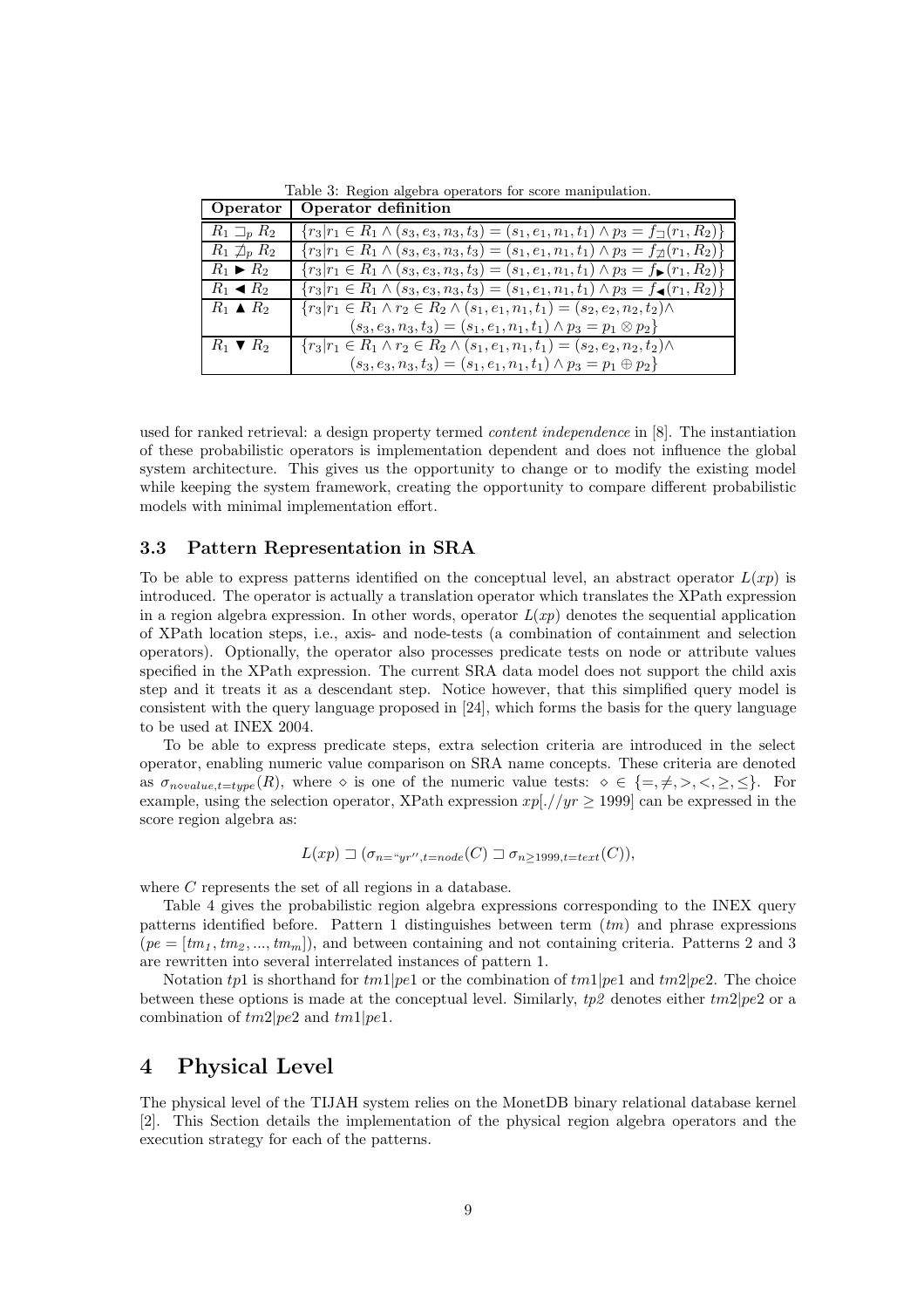Table 4: Pattern definitions based on score region algebra operators.

| Pattern                                     | Algebraic expression                                                                                                                                  |
|---------------------------------------------|-------------------------------------------------------------------------------------------------------------------------------------------------------|
| $P_1(xp, axp, tm)$                          | $L(xp)$ $\blacktriangleright$ $(L(axp) \sqsupset_{p} \sigma_{n=tm}(C))$                                                                               |
|                                             | $L(xp)$ $\blacktriangleright$ $(L(axp) \not\sqsupseteq_p \sigma_{n=tm}(C))$                                                                           |
| $P_1(xp, axp, pe)$                          | $L(xp)$ $\blacktriangleright$ $((L(axp)\sqsupset_{p} \sigma_{n=tm_1}(C)))$                                                                            |
|                                             | $\blacktriangle (L(axp) \sqsupset_{p} \sigma_{n \text{=}tm_2}(C)) \blacktriangle$ $\blacktriangle (L(axp) \sqsupset_{p} \sigma_{n \text{=}tm_n}(C)))$ |
|                                             | $L(xp)$ $\blacktriangleright$ $((L(axp) \not\sqsupset_{p} \sigma_{n=tm_1}(C)))$                                                                       |
|                                             | $\blacktriangle$ $(L(axp) \not\sqsupset_{p} \sigma_{n=tm_2}(C)) \blacktriangle$ $\blacktriangle$ $(L(axp) \not\sqsupset_{p} \sigma_{n=tm_n}(C)))$     |
| $P_2(xp, \alpha xp1, \alpha xp2, tp1, tp2)$ | $P_1(xp, axp1, tp1) \triangle P_1(xp, axp2, tp2)$                                                                                                     |
|                                             | $P_1(xp, axp1, tp1) \blacktriangledown P_1(xp, axp2, tp2)$                                                                                            |
| $P_3(xp1, xp2, exp1, exp2, tp1, tp2)$       | $P_1(xp2, exp2, tp2) \triangleleft P_1(xp1, exp1, tp1)$                                                                                               |

Table 5: Text region operators at the physical level.

| Operator   Definition |                                                                                                                                                                                                              |
|-----------------------|--------------------------------------------------------------------------------------------------------------------------------------------------------------------------------------------------------------|
| $r_1 \supset r_2$     | $\begin{array}{rcl}\n\text{true} & \Longleftrightarrow & s_2 > s_1 \wedge e_2 < e_1 \\ \text{true} & \Longleftrightarrow & s_1 > s_2 \wedge e_1 < e_2\n\end{array}$                                          |
| $r_1 \subset r_2$     |                                                                                                                                                                                                              |
|                       |                                                                                                                                                                                                              |
|                       | $R_1 \Join_{\supset} R_2$ $\{(r_1, s_2)   r_1 \leftarrow R_1, r_2 \leftarrow R_2, r_1 \supset r_2\}$<br>$R_1 \Join_{\supset} R_2$ $\{(r_1, s_2)   r_1 \leftarrow R_1, r_2 \leftarrow R_2, r_1 \subset r_2\}$ |

## 4.1 Physical Data Model

XML text regions are encoded at the physical level using a pre-order/post-order tree encoding scheme, following [11, 12]. Regions are stored as five-tuples  $(s_i, e_i, n_i, t_i, p_i)$ , where

- $s_i$  and  $e_i$  represent the start and end positions of XML region *i*;
- $n_i$  is the (XML) tag of region *i*;
- $t_i$  is the type of region  $i$ ;
- $p_i$  is the score assigned to region i after executing the retrieval model (0 as default value).

The set of all XML region tuples is named the node index  $\mathcal N$ . Information about other types of XML entities (attributes, comments, etc.) is stored in separate tables; we apply horizontal fragmentation of the region table. Yet, since these tables are not needed for the retrieval experiments, these are not further considered in paper. Terms present in the XML documents are stored in a separate relation called the *word index* W as two-tuples  $(s_i, t_i)$ . Terms are considered regions with a length of 1, but storing them separately reduces memory usage by not having to materialise the end positions for the word index. The physical layer has been extended with the physical text region operators shown in Table 5. Boolean predicate filters are always applied first. For further details on this indexing scheme, we refer to [7, 17].

# 4.2 The Retrieval Model

The complex scoring functions defined at the logical level,  $f_{\neg}(r, R)$  and  $f_{\nexists}(r, R)$ , implement the about function defined in Section 2. The context region in which we perform frequency counts is denoted by  $r$ , while the set  $R$  specifies the set of term regions. Since terms are considered regions themselves, a term selection over the word index  $W$  gives a region set as result, i.e.,  $R = \sigma_{n=term}(\mathcal{W}).$ 

We first introduce five auxiliary functions at the physical level, to compute the term frequency -  $tf(r, R)$ , the 'surrounding document' term frequency -  $tf'(r, R)$ , the collection frequency -  $cf(R)$ , the document frequency -  $df(R)$ , and the length prior -  $lp(r)$ . Variable  $\lambda$  represents the smoothing parameter for the inclusion of background statistics,  $\alpha$  is the combination parameter for article weighting, and  $\mu$  is the mean value for the log-normal prior.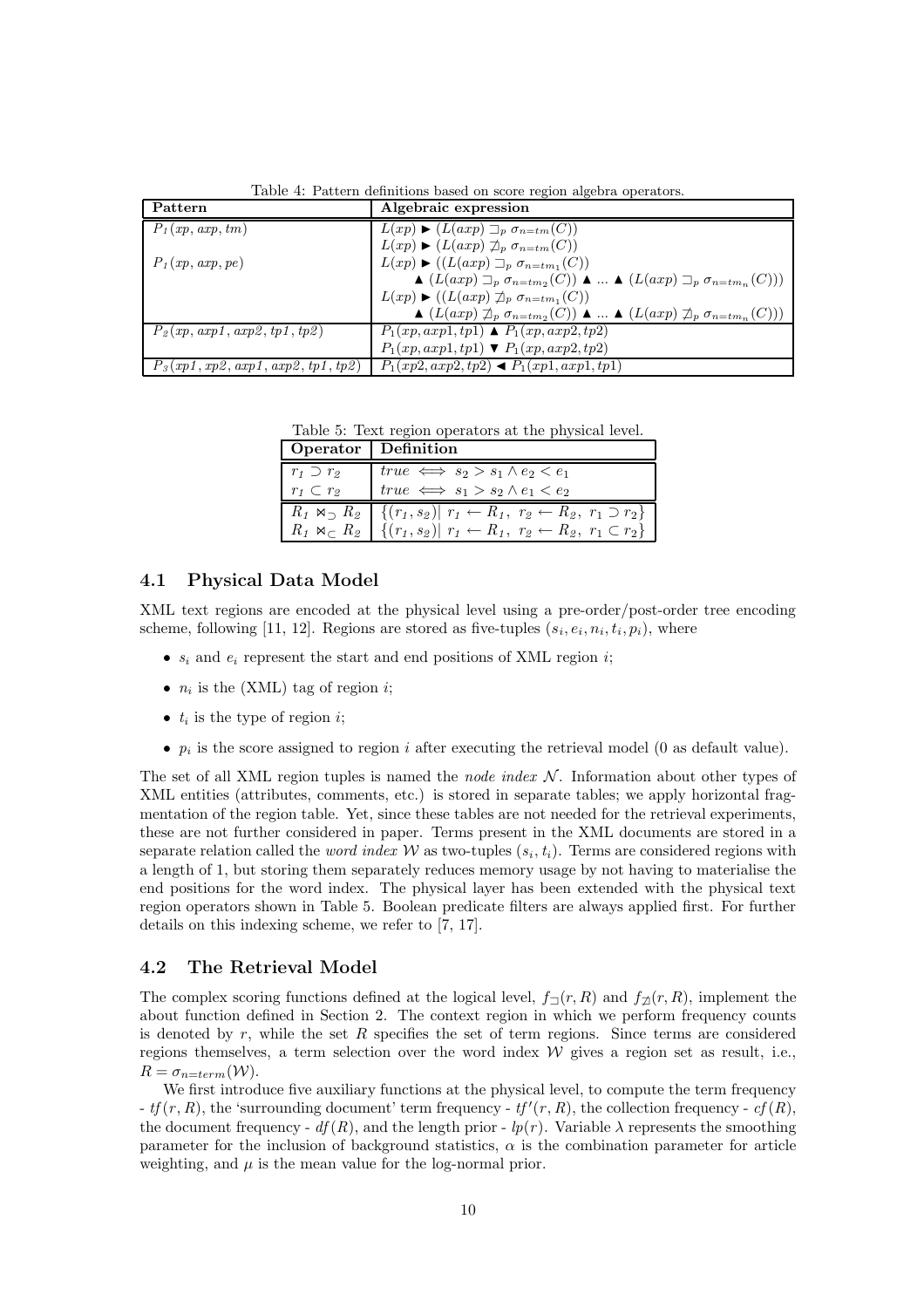These auxiliary functions are implemented using two physical operators: the size operator  $size(r)$  returns the size of a selected region r, while the count operator |R| returns the number of regions in a region set R.

Function  $tf(r, R)$  computes the term frequency for terms in R. The term frequency of region set R (i.e., a set of term positions) in context region  $r$  is computed as:

$$
tf(r,R) = \frac{|R \bowtie_{\sub{r}} r|}{size(r)}
$$

Function  $cf(R)$  computes the collection frequency of R as follows:

$$
cf(R) = \frac{|R|}{size(Root)},
$$

where Root represents the entire XML collection, i.e., the region that is not contained by any other region in the collection.

The document frequency function computes the document frequency for a *term* present in the region set R as follows:<sup>2</sup>

$$
df(R) = \frac{|R \bowtie_{\subset} \mathcal{N}|}{|\mathcal{N}|}
$$

Length prior  $lp(r)$  of region r is defined by either the standard length prior (ls) or the lognormal length prior  $(log n)$ .

Finally, function  $tf'(r, R)$  computes the term frequency in a surrounding document:

$$
tf'(r,R) = \frac{|R \bowtie_{\subseteq} (\sigma_{n = \text{'article'}}(\mathcal{N}) \bowtie_{\supset} r)|}{size(\sigma_{n = \text{'}article'}(\mathcal{N}) \bowtie_{\supset} r)}
$$

The complex scoring functions defined at the logical level can now be implemented through the combination function  $g$ , which is defined in terms of these auxiliary functions and parameters:

$$
f_{\square,\lambda,\alpha,\mu} = g_{\square,\lambda,\alpha,\mu}(tf(r,R),tf'(r,R),cf(R),df(R),lp(r))
$$
  

$$
f_{\square,\lambda,\alpha,\mu} = g_{\square,\lambda,\alpha,\mu}(tf(r,R),tf'(r,R),cf(R),df(R),lp(r))
$$

We can now implement the retrieval models presented in Section 2.1 at the physical level, by instantiating combination function  $q$  with the right auxiliary functions. So, the instantiation of the combination function determines the actual retrieval model used. Note that other retrieval models may require the extension of the physical layer with different auxiliary functions, e.g., to support other frequency measures.

Finally, the definitions of operators  $f_{\blacktriangleright}(r_1, R_2)$  and  $f_{\blacktriangleleft}(r_1, R_2)$  are based on region containment operators and operators size and count. Thus,  $f_{\blacktriangleright}(r_1, R_2)$  is defined using the expression  $R_2 \Join_{\sub{r_1}} \text{while } f_{\blacktriangleleft}(r_1, R_2)$  is defined using  $R_2 \Join_{\sub{r_1}} R_3$  an example, let the complex scoring function  $f_{\blacktriangleright}(r_1, R_2)$  be defined as normalisation weighted by region size. Denoting the result of the application of the containment expression by  $Y = R_2 \Join_{\mathbb{C}} r_1$ , the scoring function  $f_{\blacktriangleright}(r_1, R_2)$ is defined as:

$$
f_{\blacktriangleright}(r_1, R_2) = \frac{\sum_{y \in Y} size(y)p_2(y)}{\sum_{y \in Y} size(y)}
$$

,

where  $p_2(y)$  is the score value of region  $y \in Y$ .

<sup>&</sup>lt;sup>2</sup>Notice however that in the article run, the document frequency is based on the article node set only  $(\sigma_{n=^{}}inter{ (}\mathcal{N})).$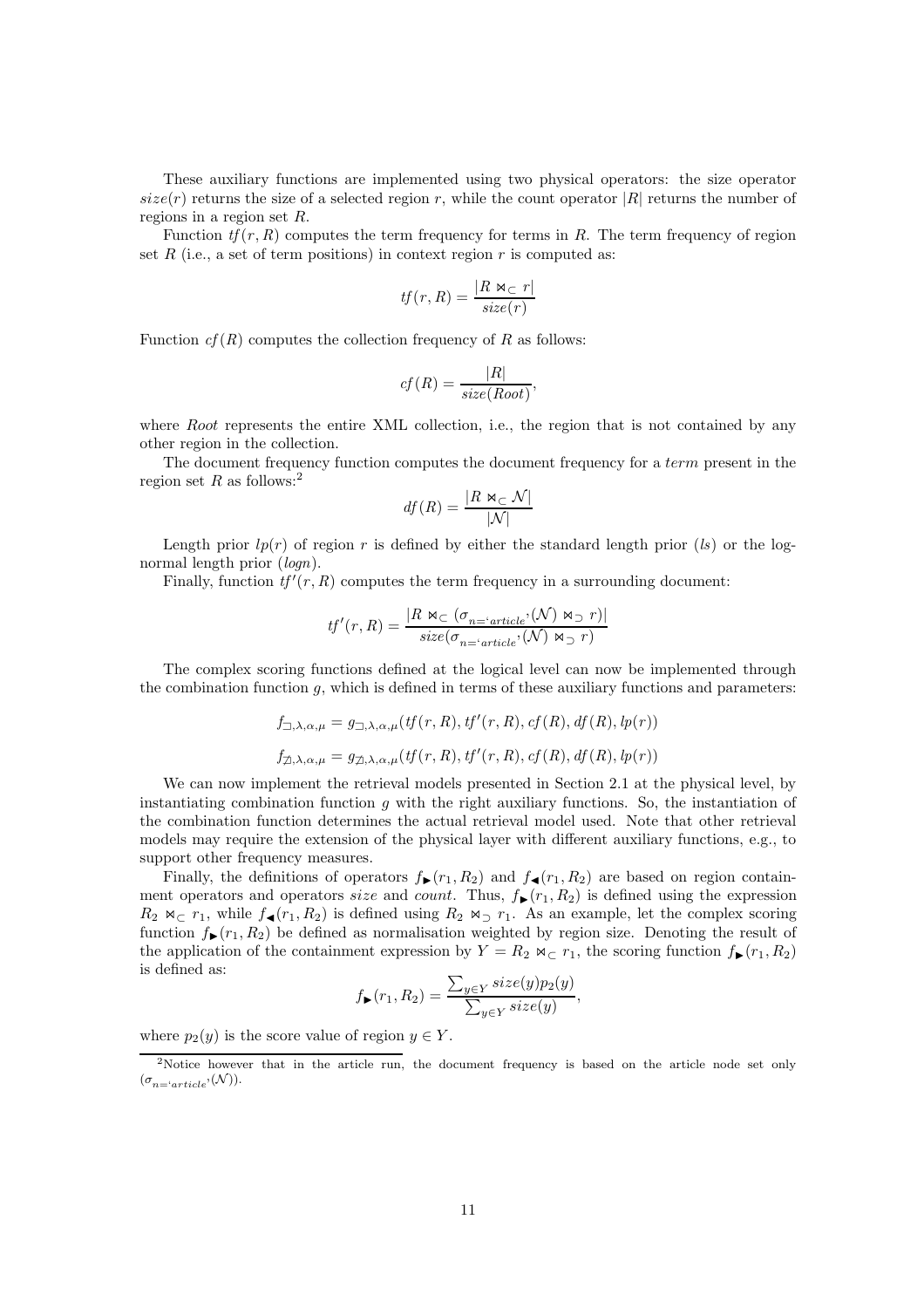# 4.3 Patterns for The SCAS and VCAS Tasks

#### 4.3.1 Pattern 1

Processing pattern 1 (see Table 1) consists of two basic steps: relating node-sets xp and  $\alpha xp$  to each other, and processing the *about* operator. Node sets xp and axp must have a ancestor descendant structural relationship. Processing is the same for the VCAS and SCAS tasks.

The pattern is processed as follows:

- Determine the correct axp node-set for ranking. On the physical level, this is done by executing a containment join between the node sets xp and axp:  $\arg \alpha \geq x$ . The result of this containment join is  $\exp$  or the set of those nodes of  $\exp$  which are contained within nodes in xp;
- Perform the *about* operation on the nodes in  $\exp$  (the combination of  $\Box_p$ ,  $\Box_p$ , and  $\blacktriangle$  operators on the logical level) using a combination of functions explained in the previous subsection;
- Return the ranking for the  $xp$  node-set, based on the rankings of the nodes present in  $cxp$ . Note that it is possible that the ranking returns a ranking for multiple  $\arg$  descendant nodes for a single xp node (for example, multiple sections within an article). The experiments in Section 5 apply varying aggregation functions (maximum, average, and weighted normalized sum) to compute the final score for the  $xp$  node in question. This step is the physical equivalent of the logical  $\blacktriangleright$  operator.

### 4.3.2 Pattern 2

VCAS As already stated in Section 2 pattern 2 is divided into two subpatterns. Both subpatterns are processed as pattern 1. The two resulting node-sets need to be combined for a final ranking. We have chosen two implementations for the combination function represented with the  $\blacktriangle$  operator on the logical level: (1) taking the **minimum** of the (non-zero) scores, or (2) taking the **product** of the scores for corresponding regions. Similarly, for the  $\blacktriangledown$  operator we used (1) the maximum of scores, or (2) the average of scores for corresponding regions.

SCAS For the SCAS scenario, all of the descendant nodes present in axp1 and axp2 need to be present in the context of an  $xp$  node. In path-based terms: if the path  $xp$  does not contain both a path  $exp1$  and a path  $exp2$ , the path xp cannot be relevant. We filter out those xp paths, not containing both the  $exp1$  and  $arg2$  paths. This additional filtering step and the choice of the implementation of abstract operators,  $\blacktriangle$  (minimum or product) and  $\nabla$  (maximum or average), define together the difference between strict and vague scenarios.

### 4.3.3 Pattern 3

VCAS Pattern 3 has been transformed at the conceptual level into an instance of pattern 2. Therefore, it is processed like pattern 2, with the only difference that the target element lies deeper in the tree.

SCAS For the strict scenario however, pattern 3 is divided into a number of subpatterns that have the form of pattern 1 or pattern 2. As explained in Section 2 these subpatterns produce intermediate result node-sets that have to be structurally correlated to each other (including the score aggregation). We can choose to perform a top-down correlation sequence, or a bottomup correlation sequence consisting of containment joins on these result node-set. In the current implementation, the patterns are always processed top-down. Yet, the choice between a top-down or bottom-up sequence is really an optimization decision, that should be made by the retrieval system at runtime. For example, if a collection contains many paragraph elements, not contained within article elements, the system should decide to limit the amount of unnecessary executed about predicates by choosing a top-down approach.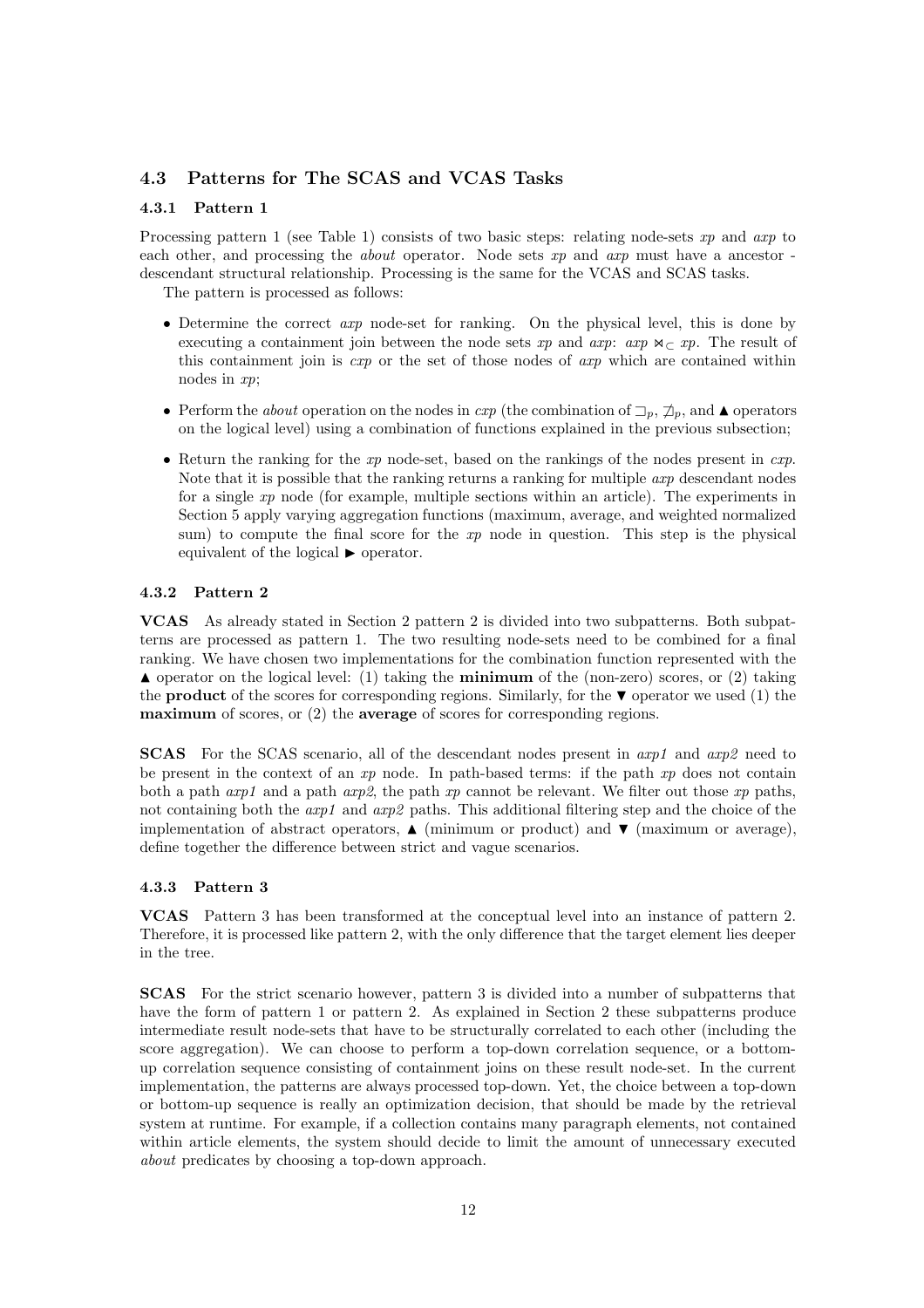Table 6: CO experimentation runs; note that we used a length of 2516 as preferred component length for the  $R_{comp-logn}$  run, and used a fixed value of 0.15 for the model smoothing parameter λ.

| Run            | Scoring   | Retr. Nodeset   | MAP    |
|----------------|-----------|-----------------|--------|
| ar             | $RSV_1$   | $n = 'article'$ | 0.0392 |
| $_{comp}$      | $RSV_1$   |                 | 0.0387 |
| $comp - log n$ | $RSV_{2}$ |                 | 0.0374 |

Again, we experiment with two choices for specializing logical operator  $f_{blacktriangle}$  (1) use the score of the target element as the result score, and (2) propagate the score of the filter element by multiplication with the score of the target element.

# 5 Experiments

This section describes the experiments performed using the TIJAH XML-IR system and analyzes the experimental results. The experiments are performed on INEX collection (version 1.4), using the topic set of INEX 2003 (relevance assessments version 2.4). To find the best retrieval model and to test the effectiveness of different variants of our system, we performed a number of runs for both the content-only (CO) and the content-and-structure (CAS) topics. Note that for the CAS topics we only include the experiments done with the strict variant (SCAS). Relevance judgements and measures for the vague variant (VCAS) are still under development, so we cannot report upon the effectiveness of our system for this task.

# 5.1 CO Task Experiments

For the CO task, we designed three original experimentation runs, using the two scoring functions  $RSV_1$  and  $RSV_2$  described in Section 2.1. The first run  $(R_{art})$  represents the baseline run of fixed 'flat-document' retrieval, where the retrieval unit was limited to the article level. The second run regarded all subtrees in the collection as separate documents  $(R_{comp})$ . The third run applies the log-normal distribution to model the specificity dimension  $(R_{comp-logn})$ . Experiments for INEX 2002 showed that 2516 words was the average document component length of relevant document components (according to the strict evaluation function used in INEX 2002). Table 6 summarizes experimental results, where MAP stands for mean average precision. The official CO-runs use the keywords present in the keyword-element of each topic. Before executing each topic, query stop words were removed using the SMART stop word list, and all remaining keywords were stemmed with the Porter stemmer. Stop word removal (using the SMART stop word list) and stemming was also performed on the indexed collection terms, as well as the removal of terms shorter than two characters or longer than 25 characters.

Table 7 presents the results of several additional CO runs.<sup>3</sup> First, we extracted, for each topic, the terms occurring in the title *about* clauses  $(T)$  and in the description  $(D)$  and keyword  $(K)$ component text. We then made combinations of the  $T$ ,  $D$  and  $K$  keyword sets, and used the combinations in additional runs  $(TD \text{ and } TK)$ . Second, we create CO-runs where we replaced the log-normal element length prior  $(logn$  runs) with a standard element length prior (ls runs). Finally, we experimented with the article weighting (aw runs). From the average precision values in Table 7, the following observations are clear:

• large elements should not be discounted (under the current metrics of evaluation; difference between *logn* and *ls* runs);

<sup>&</sup>lt;sup>3</sup>The differences between the  $R_{comp}$  and  $R_{comp-logn}$  MAP scores in Tables 6 and 7 originate from the (different) ordering of elements with equal score.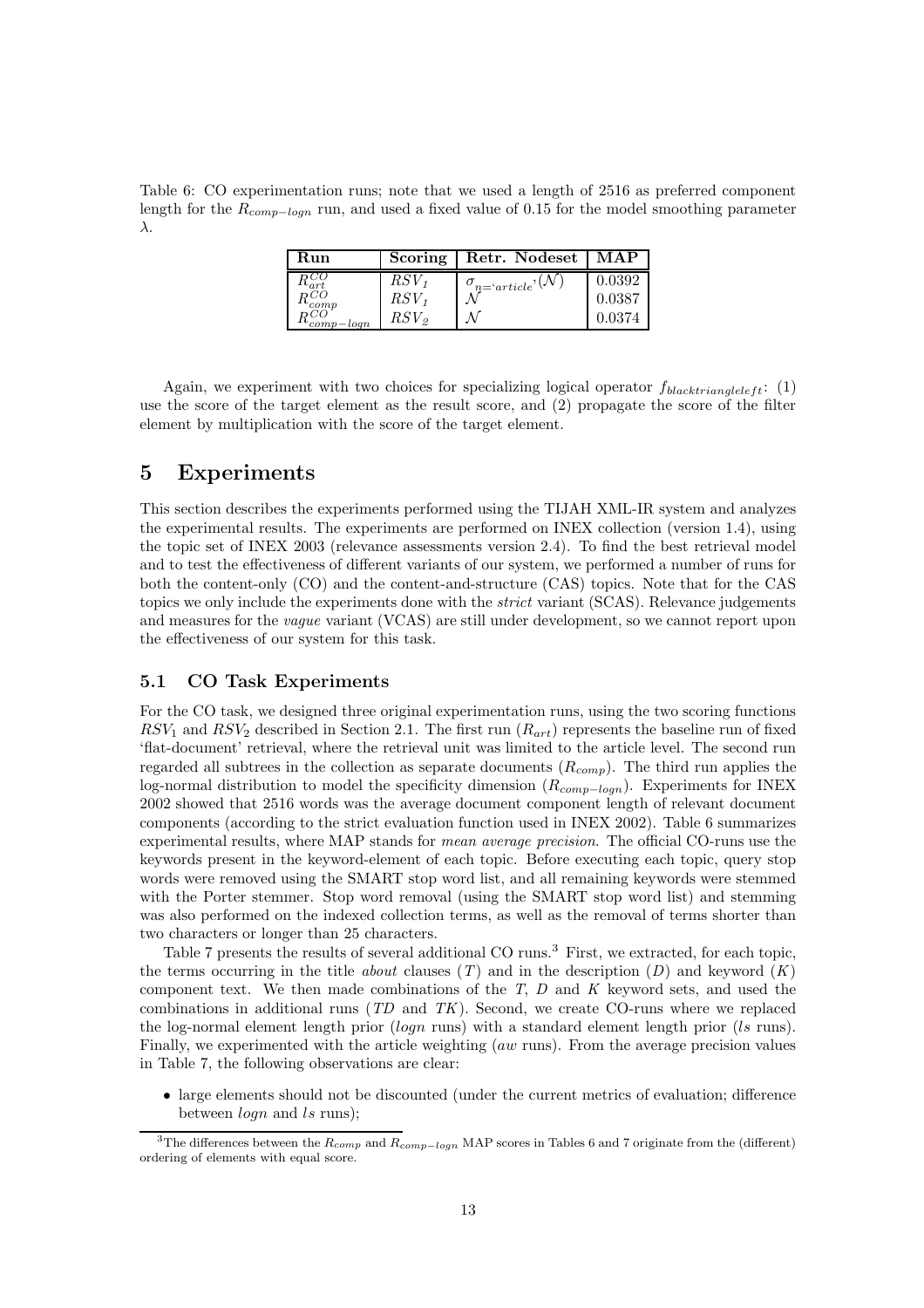Table 7: Mean average precision values for the additional CO runs. The last three columns denote the topic part used for the run: T for title, TD for title and description terms, and TK for title and keyword terms. We used the set  $\mathcal N$  as the retrieval nodeset for all runs. For evaluation, the strict evaluation measure (for 2002) was used.

| Run                                                                          | Scoring          | т      | TD     | TК     |
|------------------------------------------------------------------------------|------------------|--------|--------|--------|
| $^{\rm \nu}$ comp                                                            | $RSV_1$          | 0.0341 | 0.0383 | 0.0447 |
|                                                                              | RSV <sub>2</sub> | 0.0351 | 0.0390 | 0.045  |
| $\begin{array}{l} \tilde{R_{comp-logn}^{CO}} \ R_{comp-ls}^{CO} \end{array}$ | RSV <sub>3</sub> | 0.0652 | 0.0766 | 0.0740 |
| $R_{comp-log n-aw}^{CO}$                                                     | $RSV_6$          | 0.0697 | 0.0863 | 0.0905 |
| $'comp-ls-aw$                                                                | $RSV_7$          | 0.1043 | 0.1224 | 0.1205 |

- combining element scores with their surrounding context scores appears to improve performance significantly  $(aw \text{ runs});$
- in spite of the noise in the description text, using the description terms improves retrieval results (comparing columns T and TD).

We hypothesize that the difference in effectiveness observed between the  $\log n$  and ls runs, contradicting our intuition, should be sought in the current evaluation metrics, which reward exhaustivity over specificity, and also do not handle the problem of the over-populated recall base; refer to [16] for more details. Another explanation could be that the log-normal's mean value of 2516 words as desired component size is not appropriate for the 2003 relevance assessments.

# 5.2 SCAS Task Experiments

The main goal of the experiments performed for the strict CAS retrieval task was to evaluate the pattern approach described in this paper and to study the performance of different implementations of the complex functions  $(f_{\exists}, f_{\exists}, f_{\blacktriangleright}, \text{and } f_{\blacktriangleleft})$  and the abstract operators (⊗ and ⊕).

For each topic, all terms occurring in the separate *about* function calls present in the topic title component were first collected in a single term set together with all the keywords. Then, the about function was executed with this term set on the set of all component in  $N$ . Processing concludes with resolving the structural constraints expressed in the query. For scoring the components, the scoring function  $RSV_1$  was used with the  $\lambda$  parameter set to 0.15.

One of the advantages of the pattern approach taken for the CAS queries is that we can easily modify the implementation of the algebra operators that define the combination of different subqueries within a query. Therefore, we decided to study the following combination options:

- the aggregation mechanism used to score a target element containing multiple ranked subelements in pattern 1 (operator  $\blacktriangleright$ );
- the processing of AND and OR operators in pattern 2 (operators  $\blacktriangle$  and  $\nabla$ );
- the combination of the different sub-queries for pattern 3 (operator  $\triangleleft$ ).

The first run,  $R_{orig}^{SCAS}$ , uses the *minimum* and the *maximum* to process the AND ( $\triangle$ ) and OR  $(\blacktriangledown)$  operators respectively. The **average** mechanism is used to give a score to the target element when it has multiple scored descendants. The first *about* clause of Pattern 3 is treated as a filter, without propagating the scores. The second run uses the probabilistically more intuitive **product** and avg for AND and OR operators. The comparison of results obtained from these two runs is depicted in Table 8.

Table 9 summarizes the results obtained with various scenarios for handling multiple ranked descendants within the target element. To normalize the sum of multiple ranked descendants we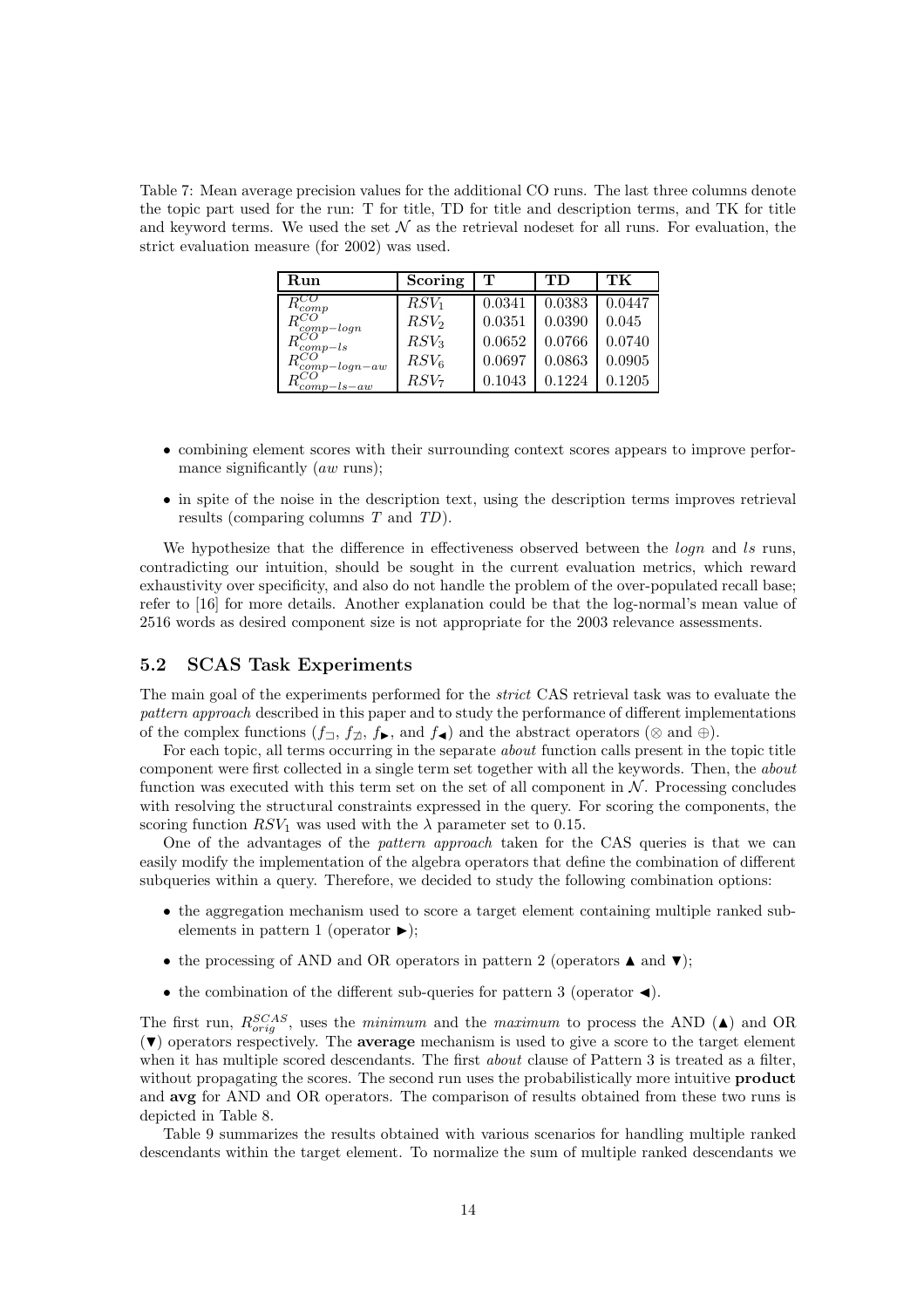used a *weighted normalized sum* as defined at the end of Section 4.2. This weighting is supposed to punish both the short descendant elements and the long target elements. It is interesting to note that, whatever the processing of the AND and OR operators, the run using 'max' outperforms the 'avg'. Apparently, high scores from the language model indicate relevance more reliably than intermediate scores. An alternative (related) explanation is that users prefer (according to the evaluation metrics) a single, highly scored element over multiple less highly scored elements. Observe also that the *weighted normalized sum* is not working as well as we expected. Seemingly, the users do not agree in our way of penalizing document sizes. The users would prefer again documents that contain a highly score element even if the rest of the document is long and not so relevant, and they would not mind if the element containing the relevant information is very small as far as it is highly scored. On the other hand, we observed in additional runs (not in the table), that the non-normalized sum (not allowed in our probabilistic setting) gives the best results (MAP 0.3069). Further research will include to map the modelling of this behaviour into our model.

Finally, to study the combination of the different sub-queries for Pattern 3, we did a new run where the first *about* clauses are not just treated as a filter but their scores are propagated to be multiplied with the target element scores. We can see in Table 10 that to use the filter elements scores helps indeed to improve the performance of the system.

### 5.3 Lambda Estimation

The following experiments investigate the influence of smoothing parameter  $\lambda$  on the effectiveness results. Note that this estimation has not been performed to validate or invalidate a hypothesis; we just investigate a *posteriori* how sensitive the system results are for the right setting, given the collection, topicset and evaluation metric used in this study.

We performed two sets of runs. The first set consists of article retrieval with scoring functions  $RSV_1$ ,  $RSV_3$ ,  $RSV_4$ , and  $RSV_5$ . The second set of runs consists of component retrieval using the same four scoring functions. For each of the sets of runs, the  $\lambda$  parameter has been varied between the values 0 and 1, and the MAP values for each value of  $\lambda$  are computed. The value for  $\lambda$  has been incremented by 0.05 in each step. Evaluation of the runs was done with the evaluation programs offered by the INEX initiative. The results of both sets of runs are shown in Figures 3 and 4.

The MAP values for article retrieval in Figure 3 show behavior comparable with previously reported behavior on the Cranfield and TREC collections [13]. Also, as in the case of the Cranfield and TREC collections, the length prior modified runs perform better than the non-length prior modified ones (although the differences are not as large as those reported for the Cranfield and TREC collections). The performance seems rather stable across a large interval of values for the smoothing parameter. This phenomenon seems to be collection-independent, as the same was reported for the Cranfield and TREC collections.

The MAP values for component retrieval, shown in Figure 4, exhibit more interesting behavior. Of all runs, the run using document frequencies and a document component length prior performs best, achieving a MAP of 0.09768 for  $\lambda = 0.60$ . In the case of component retrieval, the lengthmodified runs score much better than the non-length prior modified runs. As with article retrieval, we also see an interval where performance does not change radically.

Table 8: SCAS experimentation runs. AND and OR processing: min-max vs. product-avg.

| Run           |                          |     | MAP    |
|---------------|--------------------------|-----|--------|
|               | $\min/\max$              | avg | 0.2681 |
| $_{prod-avg}$ | $\text{prod}/\text{avg}$ | avg | 0.2908 |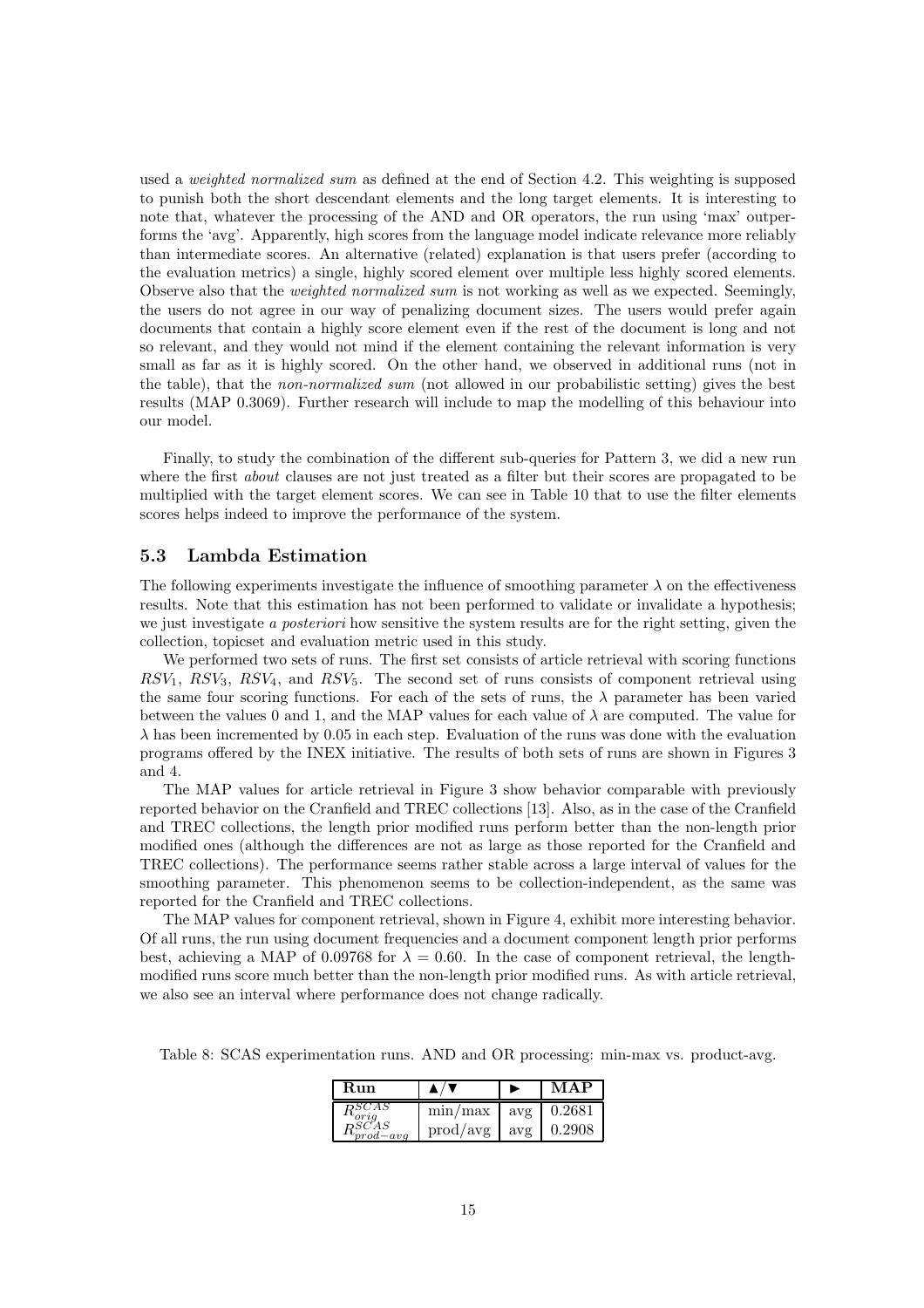| Run                                                                                      |                          |                 | <b>MAP</b> |
|------------------------------------------------------------------------------------------|--------------------------|-----------------|------------|
| RSCAS                                                                                    | $\min/\max$              | avg             | 0.2681     |
| $\frac{1}{RSCAS}$<br>$\epsilon_{mm-max}$                                                 | $\min/\max$              | max             | 0.2721     |
| $\frac{R_{pa-avg}^{SCAS}}{R_{pa-max}^{SCAS}} \ \frac{R_{pa-max}^{SCAS}}{R_{max}^{SCAS}}$ | $\text{prod}/\text{avg}$ | avg             | 0.2908     |
|                                                                                          | $\text{prod}/\text{avg}$ | max             | 0.2998     |
| $v_{pa-ws}$                                                                              | $\text{prod}/\text{avg}$ | weight norm sum | 0.2854     |

Table 9: SCAS experimentation runs. Multiple descendants processing.

Table 10: SCAS experimentation runs. Filter scores propagation in Pattern 3.

| Run                                                             |  |                                                       | MAP    |
|-----------------------------------------------------------------|--|-------------------------------------------------------|--------|
| <i><b>DSCAS</b></i>                                             |  | $\text{prod}/\text{avg}$   max   no propagation       | 0.2998 |
| $\frac{\mu_{pa-max-np}}{PSCAS}$<br>$I_{\nu}u_{\nu}$ $_{-max-p}$ |  | $\text{prod}/\text{avg}$   $\text{max}$   propagation | 0.3143 |

## MAP values for increasing lambda



Figure 3: Lambda estimation results for article retrieval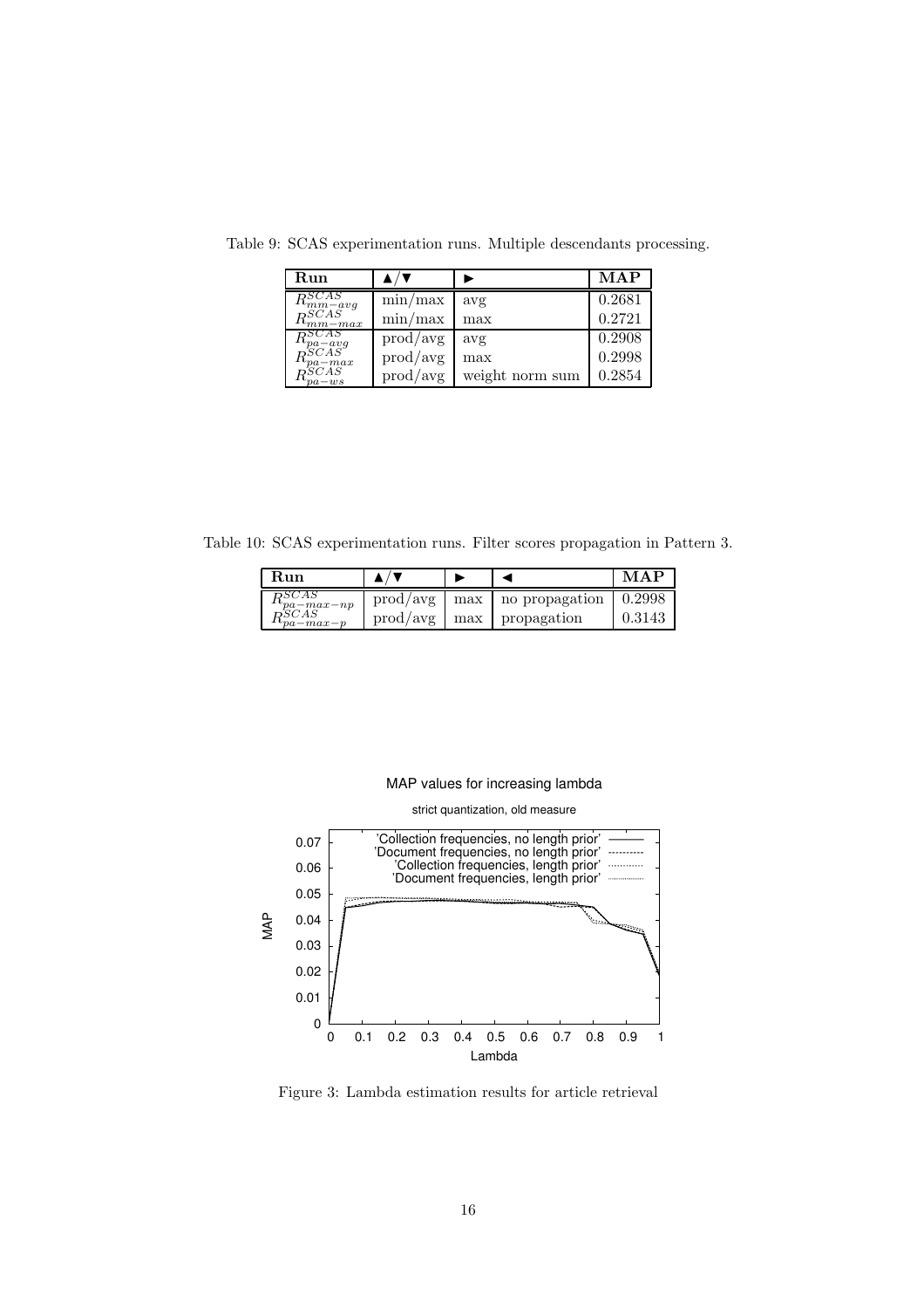#### MAP values for increasing lambda



Figure 4: Lambda estimation results for component retrieval

We seek an explanation for the difference in performance between runs without length priors and those with a length prior in the fact that the language model without length prior will overestimate the relevance of (very) short document components that contain query terms, therefore outranking the larger (but usually preferable) components. Again, the influence of the artificially enlarged recall base could provide an additional reason.

### 5.4 Efficiency

Besides measuring the effectiveness of our retrieval system, we also measured the efficiency of indexing and querying the collection. Table 11 shows the average topic execution times of all (CO) created runs. For a given run, we averaged the topic execution times of the topics in that given run (with CO runs having 36 topics and the SCAS and VCAS runs having 30 topics). All measurements are wallclock timings, measured in seconds. The hardware used for the executions of the runs is an AMD Opteron machine, running at 1.4GHz and having 2GB of main memory. The indexing time is divided into two separate parts:

- the time needed for insertion of data  $T_{insert}$ , measured at 176 seconds;
- the time needed for post-processing  $T_{postprocess}$ , measured at 191 seconds. Post-processing consists of determining collection frequencies, component text lengths (component lengths disregarding markup) and indexing of topics.

Memory use of our system varied between 250MB and 1GB, where 1GB was reached when materializing large components, or large component sets (large with regard to the number of components in the result set) for executing the language model. Moreover, memory use was increased by behavior of the database kernel used: the kernel loads tables completely into memory when they are needed, even if not all parts of the table are used. This redundant memory use as a result of loading irrelevant data can be avoided by, for example, horizontal fragmentation of the tables as in  $[22]$ . The time needed for the *logn* and *ls* runs (when compared to the *comp* run) can be explained by extra join-operations against parts of the index, needed for retrieving the component text lengths and calculation of the logarithms. Also, the aw runs take more execution time as a result of the extra containment joins needed to resolve the specified structural constraints. Each of the SCAS runs discussed in the previous subsection took approximately 50 seconds (wallclocktime) to execute.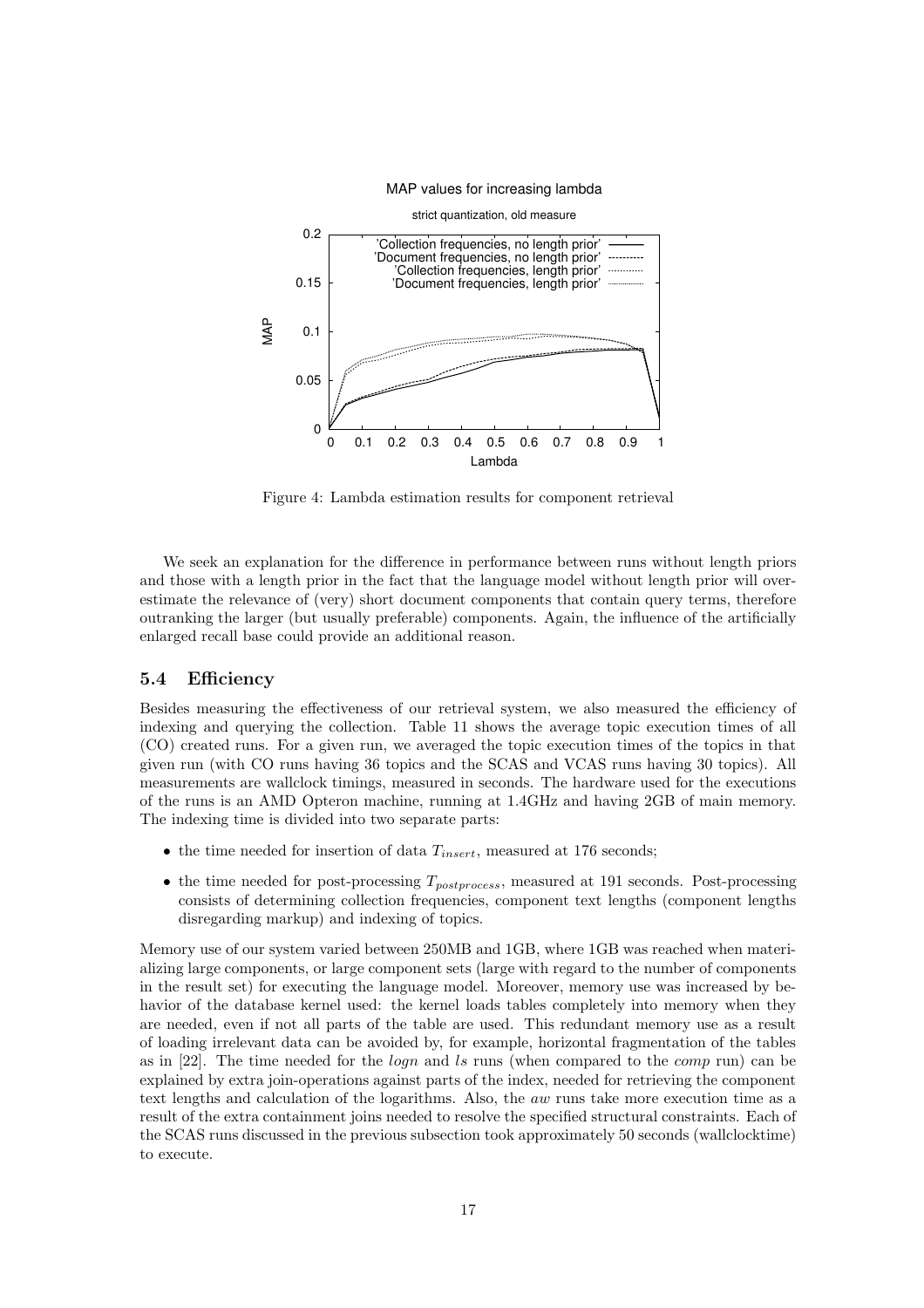Table 11: Average topic execution times for all runs, in seconds (wallclock time). Note that the first row is the original article run, performed with keywords only (the K column). The execution times of our official INEX 2003 runs are displayed in the first three rows (in boldface). The other timings are those of the additional, unofficial runs.

| Run                    | K     | TD    | TК    |
|------------------------|-------|-------|-------|
| $R_{art}^C$            | 6.75  |       |       |
| $^{comp}$              | 44.08 | 68.19 | 53.22 |
| $R_{comp-logn}^{\cup}$ | 45.13 | 69.58 | 54.47 |
| $\alpha_{comp-ls}$     | 45.25 | 69.69 | 54.47 |
| $\iota_{comp-logn-aw}$ | 47.16 | 72.22 | 56.80 |
| $_{ls-aw}$<br>comp     | 47.25 | 74.44 | 57    |

The time needed for indexing could be further reduced. First, for the sake of simplicity, the system indexes the full XPath (in string format) for each component in the collection. This full XPath indexing is redundant and can be replaced by a facility to resolve the component XPaths when presenting results to the user, or by a more compact index structure. Second, we are looking into possibilities for encoding other parts of the index into more compact structures, e.g., bitvectors.

## 5.5 Discussion

The main goal of the experiments has been to test the 'proof of concept' of our retrieval system, and especially the use of the database approach; using a layered design in a retrieval system. The main advantages of such a layered approach mentioned in Section 1 are data abstraction and content abstraction. We consider our proof of concept partially successful. Defining and implementing new experimental scenarios, including the context weighted version of the retrieval model, has proved straightforward.

However, after studying this paper, the skeptical reader of this paper might wonder about the goal and benefits of the logical layer, since the mappings from conceptual via logical to physical layers may seem rather one-on-one. And, the data models used on the logical and physical levels do not differ that much, so this mapping might as well be performed from conceptual to physical layer without intermediate step.

For our INEX 2002 and 2003 experiments, this has been somewhat true; but, of course, these experiments span only the retrieval of structured XML documents, from a rather homogeneous collection. The notion of a structured document also allows for other types of retrieval to be performed with the TIJAH system. We think that handling heterogeneous collections, even of different media types, would emphasize more the role of the logical layer in query processing. For example, the generally accepted structure of a video divides a video stream into scenes, which are composed of shots, and the shots themselves are composed of frames. Such video documents possess document structure (albeit simple), and, user annotations (MPEG-7) would introduce an even more meaningful structure for the set of videos.

# 6 Conclusions and Future Work

Our experience with the TIJAH system at the INEX evaluations can be considered a successful exercise in applying current and state of the art information retrieval technology to a database consisting of structured documents. We described our system architecture, aimed at simplifying the implementation of advanced retrieval models for the combination of structure and content in XML documents.

We expect to take further advantage of the obtained flexibility in our future research. For,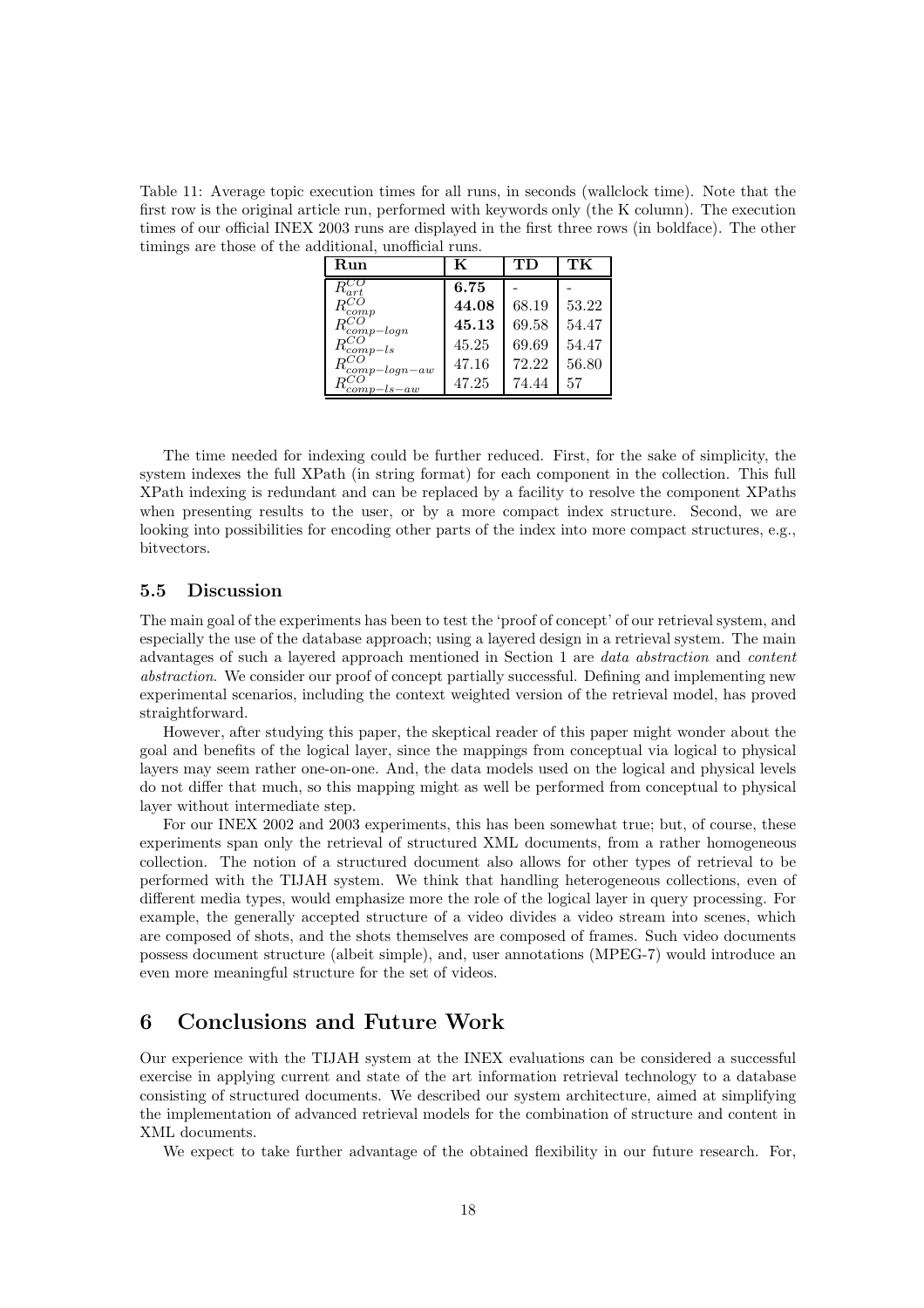the current approach to retrieval has only used a limited proportion of the wealth of structural information present in XML documents. Also, we aim to improve the efficiency of the system, both memory and CPU wise, by applying horizontal fragmentation and encoding of data into more compact structures. Longer term research plans include handling a wider variety of structured documents. More specifically, we will deploy the TIJAH system in our ongoing video retrieval research.

# 7 Acknowledgements

The authors are grateful to the Netherlands Organization for Scientific Research (NWO), for funding the research described in this paper (grant number 612.061.210).

# References

- [1] R. Baeza-Yates and G. Navarro. Integrating Contents and Structure in Text Retrieval. In ACM SIGMOD Record, volume 25, pages 67–79, 1996.
- [2] P. Boncz. Monet: a Next Generation Database Kernel for Query Intensive Applications. PhD thesis, CWI, 2002.
- [3] F.J. Burkowski. Retrieval Activities in a Database Consisting of Heterogeneous Collections of Structured Texts. In Proceedings of the 15th ACM SIGIR Conference on Research and Development in Information Retrieval, pages 112–125, 1992.
- [4] C.L.A. Clarke, G.V. Cormack, and F.J. Burkowski. An Algebra for Structured Text Search and a Framework for its Implementation. The Computer Journal, 38(1):43–56, 1995.
- [5] M. Consens and T. Milo. Algebras for Querying Text Regions. In Proceedings of the ACM Conference on Principles of Distributed Systems, pages 11–22, 1995.
- [6] J. Cowan and R. Tobin. XML Information Set (Second Edition). Technical report, W3C, 2004.
- [7] A. P. de Vries, J. A. List, and H. E. Blok. The Multi-Model DBMS Architecture and XML Information Retrieval. In H. M. Blanken, T. Grabs, H.-J. Schek, R. Schenkel, and G. Weikum, editors, Intelligent Search on XML, volume 2818 of Lecture Notes in Computer Science/Lecture Notes in Artificial Intelligence (LNCS/LNAI), Springer-Verlag, pages 179– 192. Springer-Verlag, Berlin, New York, 2003.
- [8] A.P. de Vries. Content independence in multimedia databases. Journal of the American Society for Information Science and Technology, 52(11):954–960, 2001.
- [9] M.Fernández et al. XML Path Language (XPath 2.0). Technical report, W3C, 2003.
- [10] G. Graefe. Query evaluation techniques for large databases. ACM Computing Surveys, 25(2):73–170, 1993.
- [11] T. Grust. Accelerating XPath Location Steps. In Proceedings of the 21st ACM SIGMOD International Conference on Management of Data, pages 109–120, 2002.
- [12] Torsten Grust and Maurice van Keulen. Tree Awareness for Relational DBMS Kernels: Staircase Join. In H. M. Blanken, T. Grabs, H.-J. Schek, R. Schenkel, and G. Weikum, editors, Intelligent Search on XML, volume 2818 of Lecture Notes in Computer Science/Lecture Notes in Artificial Intelligence (LNCS/LNAI), pages 179–192. Springer-Verlag, Berlin, New York, 2003.